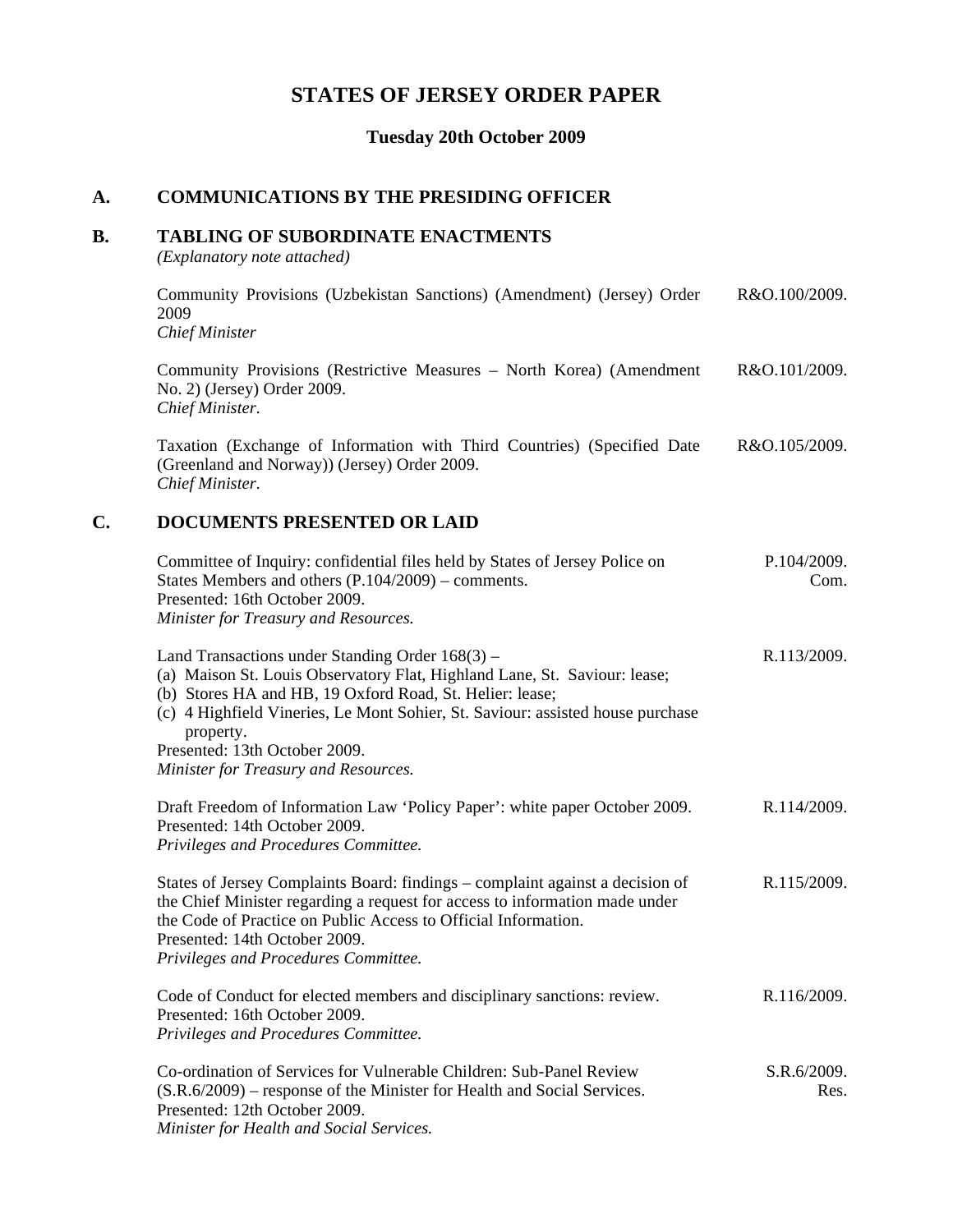## **D. NOTIFICATION OF LODGED PROPOSITIONS**

| Draft Shops (Regulation of Opening and Deliveries) (Jersey) Law 200-<br>$(P.111/2009)$ : second amendment.<br>Lodged: 16th October 2009.<br>Deputy I.J. Gorst of St. Clement. | P.111/2009.<br>Amd. $(2)$ |
|-------------------------------------------------------------------------------------------------------------------------------------------------------------------------------|---------------------------|
| Draft Shops (Regulation of Opening and Deliveries) (Jersey) Law 200-<br>(P.111/2009): third amendment.<br>Lodged: 16th October 2009.<br>Deputy A.K.F. Green of St. Helier.    | P.111/2009.<br>Amd. $(3)$ |
| Annual Business Plan 2009: variation in respect of pay freeze – rescindment<br>$(P.143/2009)$ – amendment.<br>Lodged: 14th October 2009.<br>Deputy J.M. Maçon of St. Saviour. | P.143/2009.<br>Amd.       |
| Young Offenders: naming by the media $(P.148/2009)$ – amendment.<br>Lodged: 14th October 2009.<br>Senator B.E. Shenton.                                                       | P.148/2009.<br>Amd.       |
| Manual Workers' Joint Council: membership.<br>Presented: 12th October 2009.<br>Chief Minister.                                                                                | P.172/2009.               |
| Public Holidays and Bank Holidays: designation of 26th December 2009.<br>Lodged: 15th October 2009.<br>Deputy S. Pitman of St. Helier.                                        | P.173/2009.               |
| H1N1 Influenza Pandemic Funding: expenditure approval.<br>Lodged: 15th October 2009.<br>Minister for Treasury and Resources.                                                  | P.174/2009.               |
| Employment of States of Jersey Employees Law - proposed changes.<br>Lodged: 16th October 2009.<br>Deputy of St. Martin.                                                       | P.175/2009.               |

# **E. WITHDRAWAL OF LODGED PROPOSITIONS**

# **F. APPOINTMENT OF MINISTERS, COMMITTEES AND PANELS**

## **G. MATTERS OF PRIVILEGE**

## **H. PETITIONS**

## **I. QUESTIONS**

(a) – **Written Questions** *(attached)*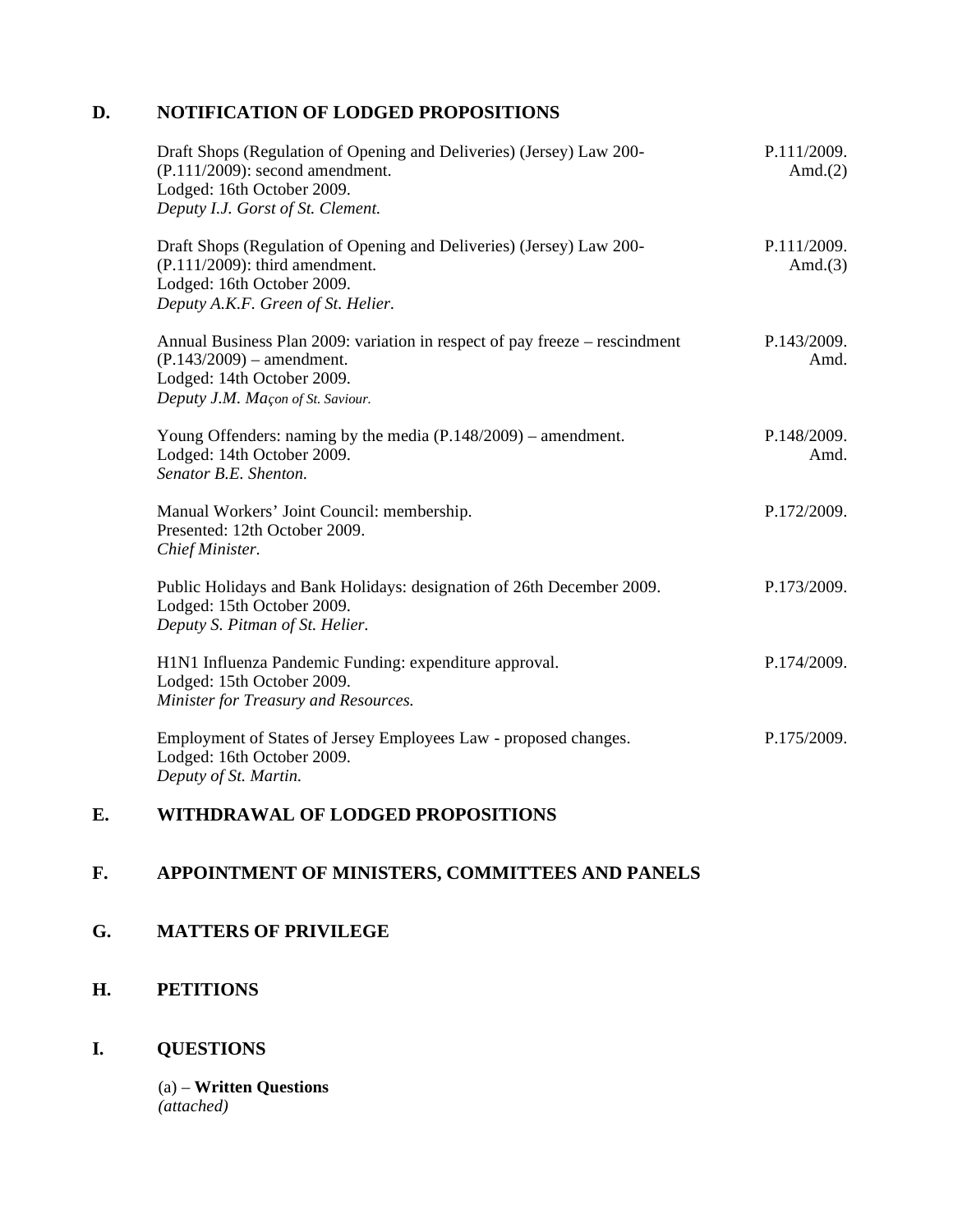- 1. The Chief Minister will table an answer to a question asked by Deputy T.A. Vallois of St. Saviour regarding the average wage in the Island.
- 2. The Minister for Treasury and Resources will table an answer to a question asked by Deputy T.A. Vallois of St. Saviour the total tax take in Jersey.
- 3. The Minister for Social Security will table an answer to a question asked by Deputy T.A. Vallois of St. Saviour regarding the total amount paid in Income Support for the last 12 months.
- 4. The Minister for Social Security will table an answer to a question asked by Deputy T.A. Vallois of St. Saviour regarding a detailed breakdown of the funds allocated to each area of Health and Social Services for the year 2009.
- 5. The Chief Minister will table an answer to a question asked by the Deputy of St. John regarding the exclusion of the Magistrate Designate from Court duties.
- 6. The Minister for Home Affairs will table an answer to a question asked by the Deputy of St. John regarding the involvement in police officers from outside of the Island in the recent drugs case in the Royal Court.
- 7. The Minister for Home Affairs will table an answer to a question asked by the Deputy of St. John regarding the deployment of UK police officers in the vicinity of the States Chamber and States members' area during the recent drugs trial in the Royal Court.
- 8. The Minister for Home Affairs will table an answer to a question asked by Deputy J.M. Maçon of St. Saviour regarding the number of police officers who have left the States of Jersey Police before reaching retirement age over the last five years.
- 9. The Minister for Treasury and Resources will table an answer to a question asked by Senator J.L. Perchard regarding the allocations made to date from the Economic Stimulus Package.
- 10. The Chief Minister will table an answer to a question asked by Deputy J.A. Martin of St. Helier regarding the impact of a 2% pay award across the various public sector grades.
- 11. The Chief Minister will table an answer to a question asked by Senator J.L. Perchard regarding the extension of the United Nations Convention on the Rights of the Child to Jersey.
- 12. The Minister for Home Affairs will table an answer to a question asked by the Deputy of St. John regarding the cost of the UK's Central Office for Information's press liaison services during the recent drugs case in the Royal Court.
- 13. H.M. Attorney General will table an answer to a question asked by Senator B.E. Shenton regarding an estimate of the total prosecution costs in respect of the recent conviction of Curtis Warren and associates.
- 14. The Minister for Home Affairs will table an answer to a question asked by Senator B.E. Shenton regarding an estimate for the total cost to his Department in respect of the surveillance, arrest, and conviction of Curtis Warren and associates.
- 15. The Chief Minister will table an answer to a question asked by Senator B.E. Shenton regarding the Waterfront Enterprise Board's ownership of the Waterfront car park.
- 16. The Minister for Transport and Technical Services will table an answer to a question asked by the Deputy of St. John regarding foreign registered vehicles in the Island.
- 17. The Minister for Economic Development will table an answer to a question asked by Deputy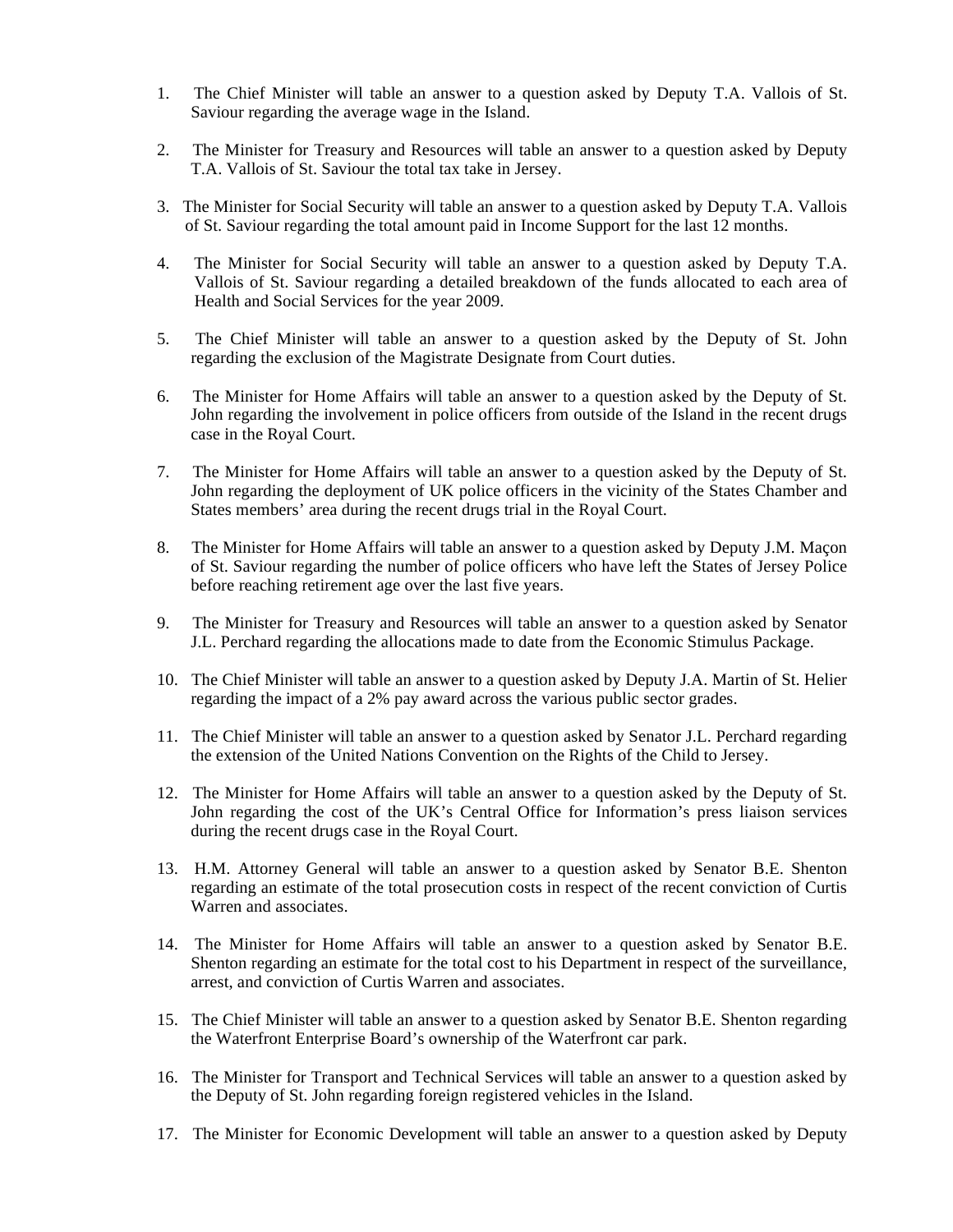T.M. Pitman of St. Helier regarding the installation of an electronic barrier/gate on the Albert Quay.

- 18. The Chief Minister will table an answer to a question asked by Deputy T.M. Pitman of St. Helier regarding Ministers and Assistant Ministers' expenses claims.
- 19. The Minister for Transport and Technical Services will table an answer to a question asked by Deputy T.M. Pitman of St. Helier regarding the allocated areas for States Members at Pier Road car park.
- 20. The Minister for Education, Sport and Culture will table an answer to a question asked by Deputy T.M. Pitman of St. Helier regarding the summer student internship scheme.
- 21. The Minister for Social Security will table an answer to a question asked by Deputy G.P. Southern of St. Helier regarding redundancies in the private sector in 2008 and in 2009.
- 22. The Minister for Social Security will table an answer to a question asked by Deputy G.P. Southern of St. Helier regarding the impact of the withdrawal of transition payments on Income Support levels.
- 23. The Minister for Treasury and Resources will table an answer to a question asked by Deputy G.P. Southern of St. Helier regarding representation on the Steering Group for the Fiscal Strategy Review.
- 24. The Minister for Health and Social Services will table an answer to a question asked by Deputy G.P. Southern of St. Helier regarding working hours amongst Health and Social professionals.
- 25. The Minister for Education, Sport and Culture will table an answer to a question asked by Deputy G.P. Southern of St. Helier regarding apprenticeships over the past 5 years in the private and public sectors.
- 26. The Minister for Economic Development will table an answer to a question asked by the Deputy of St. Mary regarding the criteria built into the Regulation of Undertakings Law at its inception on 1st January 1974.
- 27. The Minister for Treasury and Resources will table an answer to a question asked by the Deputy of St. Mary regarding the progressiveness in the tax and benefit system.
- 28. The Minister for Transport and Technical Services will table an answer to a question asked by Deputy R.G. Le Hérissier of St. Saviour regarding the call out rates for Transport and Technical Services staff.
- 29. The Minister for Education, Sport and Culture will table an answer to a question asked by Deputy R.G. Le Herissier of St. Saviour regarding the number of students not competent in literacy and numeracy skills.
- 30. The Minister for Health and Social Services will table an answer to a question asked by Deputy S. Pitman of St. Helier regarding the qualifications and experience of her Assistant Ministers.
- 31. The Minister for Economic Development will table an answer to a question asked by Deputy S. Pitman of St. Helier regarding the qualifications and experience of his Assistant Ministers.
- 32. The Minister for Social Security will table an answer to a question asked by Deputy S. Pitman of St. Helier regarding the qualifications and experience of his Assistant Minister.
- 33. The Minister for Education, Sport and Culture will table an answer to a question asked by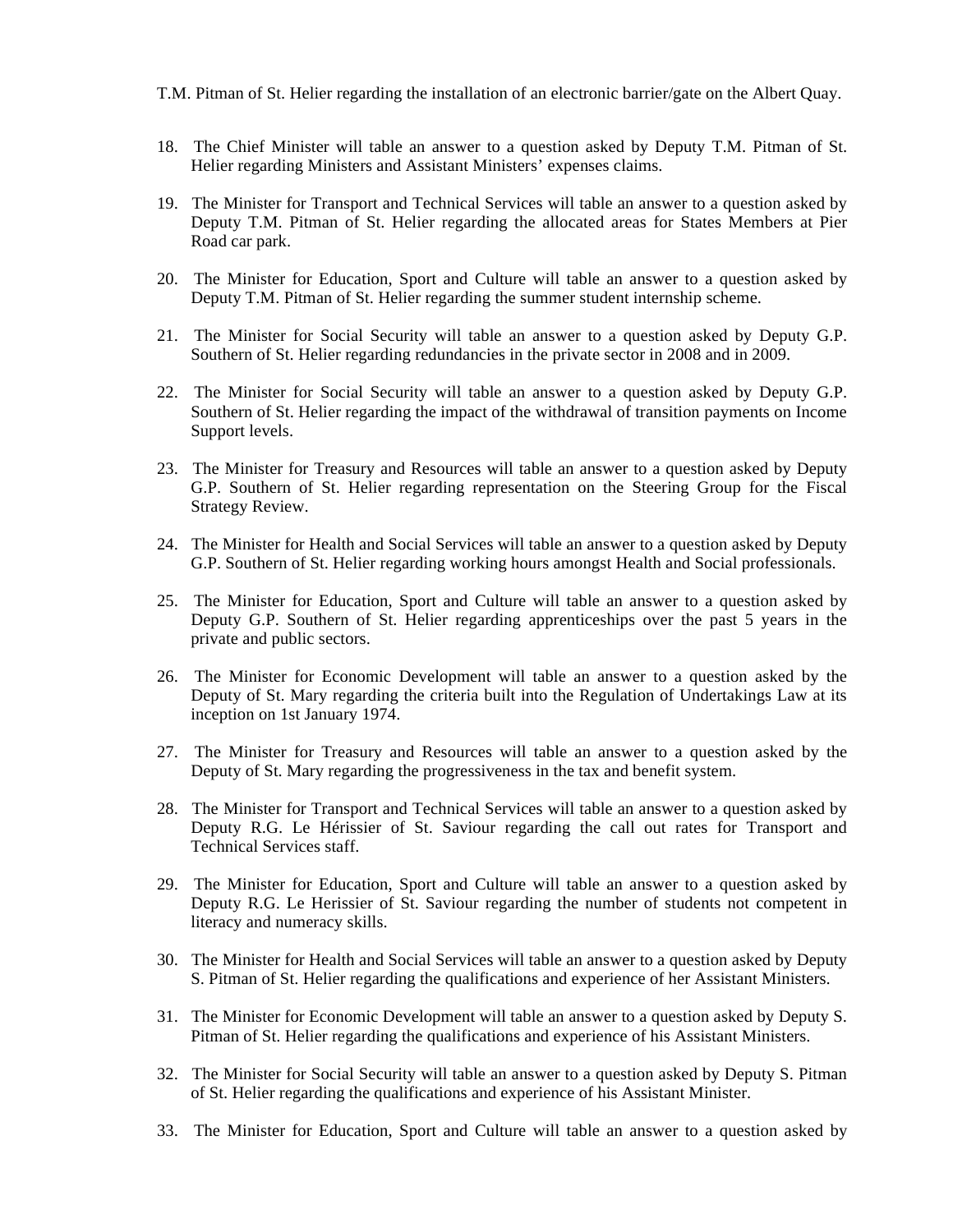- Deputy S. Pitman of St. Helier regarding the qualifications and experience of his Assistant Ministers.
- 34. The Chief Minister will table an answer to a question asked by the Connétable of St. Lawrence regarding the total number of lost man hours, by Department, as the result of all sickness absences for the years 2004 to 2008 inclusive.

#### **(b) – Oral Questions**

(120 minutes)

1. Deputy D.J. de Sousa of St. Helier will ask the following question of the Minister for Treasury and Resources –

"Can the Minister inform the Assembly how much of the Economic Stimulus Package is being spent by departments that will use UK companies to carry out the work and will he confirm whether this is the case in respect of the cycle path along the Esplanade?"

2. Deputy J.A.N. Le Fondré of St. Lawrence will ask the following question of the President of Chairmen's Committee –

"Would the President undertake to produce a brief annual report setting out all travel and entertainment expenses incurred by the Public Accounts Committee and the Scrutiny Panels for 2009 and annually thereafter to mirror the report that is now published annually by the Chief Minister in relation to the expenses of Minister and Assistant Ministers?"

3. The Deputy of Grouville will ask the following question of the Minister for Social Security –

"Following the Social Security cash fraud recently committed by a couple, could the Minister confirm under what circumstances would a cheque of over £40,000 be issued without more than one person from his department approving it, what action was taken against the responsible person(s) and whether the department was aware the couple had a bank account outside of the Island when agreement was given to give a long-term incapacity benefit?"

4. Deputy J.M. Maçon of St. Saviour will ask the following question of the Chief Minister –

"Will the Chief Minister seek to bring in the Isle of Man when negotiating with the EU, as has been done with Guernsey, and, if not, why not?"

5. Deputy S.S.P.A. Power of St. Brelade will ask the following question of the Minister for Economic Development –

"What measures, if any, is the Minister proposing to ensure that the Regulation of Undertakings and Development (Jersey) Law, 1973, is not regarded in certain sectors as a barrier to economic growth, economic diversification and an unnecessary intrusion by the States into the affairs of private businesses and companies?"

6. Senator B.E. Shenton will ask the following question of the Minister for Treasury and Resources –

 "Can the Minister advise the estimated total cost to the taxpayer in respect of the recent conviction of Curtis Warren and associates?"

7. The Deputy of St. John will ask the following question of the Minister for Transport and Technical Services –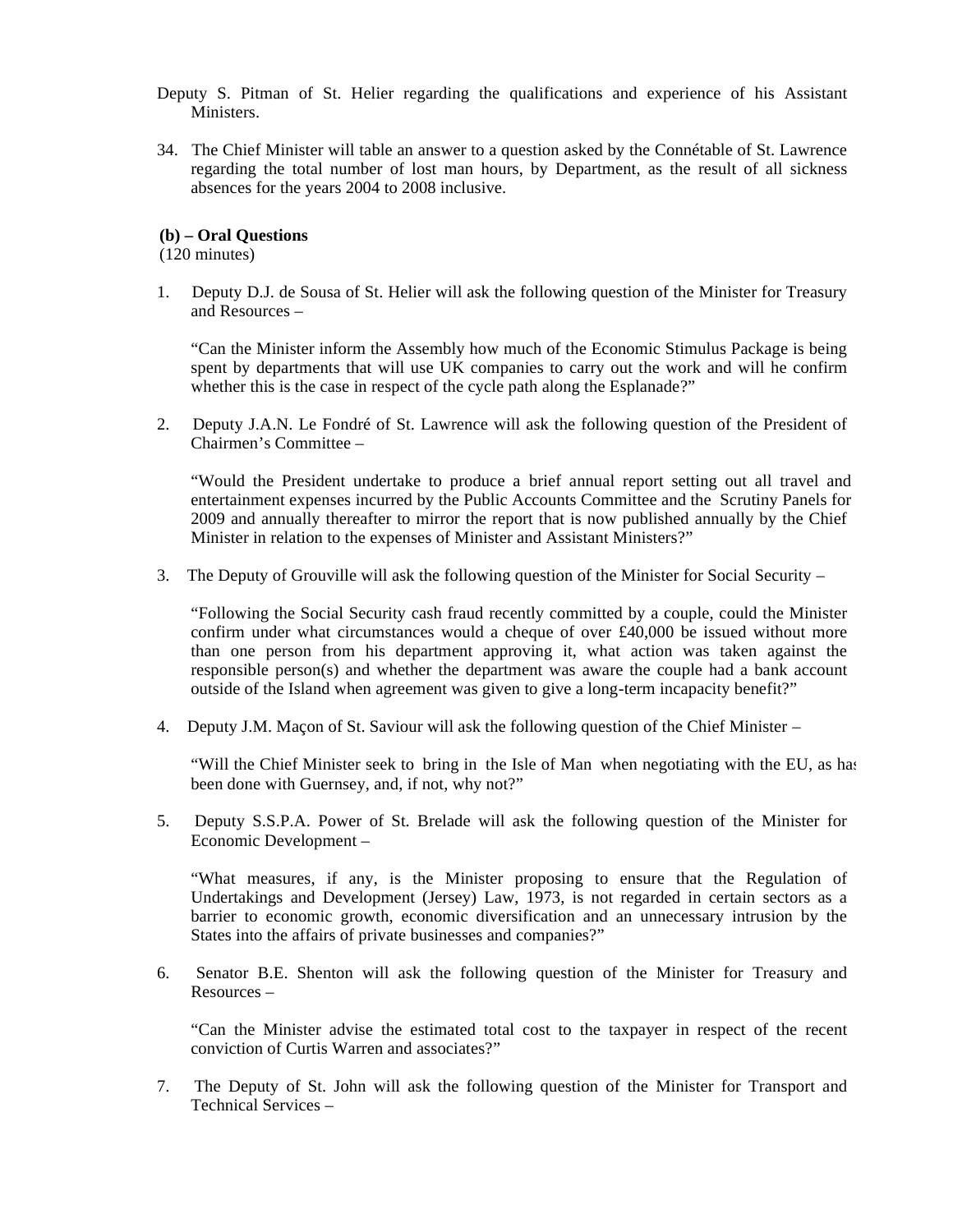"Given that the States closed the Royal Court Road in order to stop parking in front of the States Building, what action, if any, is the Minister proposing to take to reduce the number of vehicles which have taken to parking on the paved area of the Royal Square, and in particular the media vans with satellite dishes parked for days in the centre of the Square?"

8. Deputy J.A. Martin of St. Helier will ask the following question of the Chief Minister –

 "Can the Minister confirm that the Assembly was fully advised when debating P7/2007 (now enacted as the Criminal Offences (Jersey) Law 2009) that this law would limit the right to trial by jury in Jersey and, can he detail which crimes would have been able to have a jury trial before this law was passed and those which will now have to be heard by Jurats?"

9. The Deputy of St. Martin will ask the following question of the Chief Minister –

 "Given that on 31st March 2009, in answer to my question asking why legislation in respect of Inheritance had not been lodged, the Chief Minister stated that the draft legislation was on the Legislation Advisory Panel's agenda for its May meeting and he would advise Members of the outcome of the Panel's discussion, will the Minister inform Members of the outcome and when the legislation will be lodged?"

10. Senator S.C. Ferguson will ask the following question of the Minister for Economic Development –

"What is the progress on the provision of allotments?

11. Deputy K.C. Lewis of St. Saviour will ask the following question of the Minister for Home Affairs–

 "Will the Minister, in consultation with the Minister for Economic Development, be seeking to ban the new powerful hand held green lasers, that have a distance of over twenty five thousand feet, and could be a danger to aircraft and shipping, and if not, why not?"

12. Deputy G.P. Southern of St. Helier will ask the following question of the Chief Minister–

 "Will the Chief Minister explain to members what aspects of his 'zero-ten' fiscal strategy have been called into question by H.M. Treasury or other authorities as not compliant with the EU Code on Business Taxation and will he state whether the 'look through' proposals for taxing local non-finance businesses are the subject of particular attention?"

13. Deputy T.M. Pitman of St. Helier will ask the following question of the Minister for Health and Social Services –

 "Will the Minister advise whether on occasions nursing staff have had to work a night shift straight after the completion of their day shift and, if so, does she consider this is to be good or satisfactory health and safety practice and would she further advise whether any such individual would be supported by the department in the event of an accident or tragedy occurring as a result?"

14. Deputy S.S.P.A. Power of St. Brelade will ask the following question of the Minister for Transport and Technical Services –

 "Can the Minister confirm whether his Department has noticed an increase in glass bottles and general glass waste being included in mixed domestic refuse deposited at the incinerator at Bellozanne and, if so, does he consider that this is a result of the withdrawal of glass disposal bins by the Parish of St. Helier?"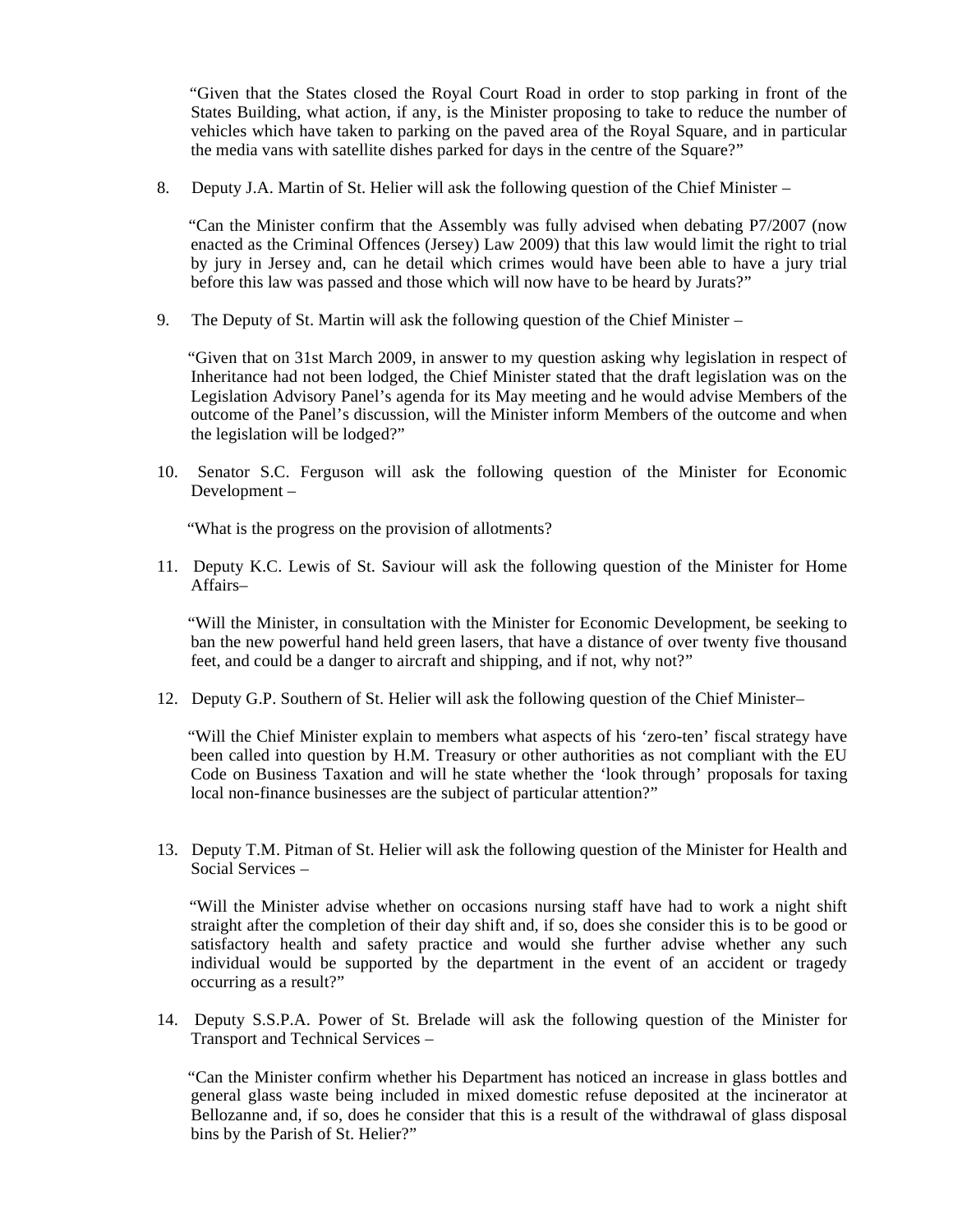15. The Deputy of St. John will ask the following question of the Minister for Transport and Technical Services –

 "Would the Minister confirm whether the Transport and Technical Services Engineering Section is servicing non-States owned vehicles, using States equipment/tools, at a charge out price of£34 per hour and no GST, and, if so, can he advise whether this fee is at the bottom, middle or top end of garage servicing charges across the Island and how offering this subsidised service is fair to private sector garage businesses?"

16. Deputy G.P. Southern of St. Helier will ask the following question of the Minister for Housing –

 "Does the Minister concur with the conclusion reached by Professor Whitehead in her report that 'the States' objectives of increasing owner-occupation are unlikely to be realised' and, if so, what measures, if any, does he have under consideration to address this issue?"

17. Deputy T.M. Pitman of St. Helier will ask the following question of the Minister for Health and Social Services –

 "Despite the recent £1 million voted to her Department to improve recruitment would the Minister inform the Assembly whether the current problem facing nursing is not in fact one of recruitment but actually retention as a result of pay awards failing to keep pace with Jersey's high cost of living?"

18. Deputy D.J. de Sousa of St. Helier will ask the following question of the Minister for Economic Development –

 "Can the Minister inform the Assembly what steps, if any, he is taking to request utilities to reduce prices when the rate at which they purchase the relevant commodities goes down?"

19. The Deputy of St. Martin will ask the following question of the Minister for Health and Social Services –

 "Will the Minister inform Members what action, if any, has been taken to advance an initiative publicising information about prostate cancer to encourage men over a certain age to see their GP and the establishment of a bowel screening programme, as outlined in a response to an oral question on 3rd June 2008, by the former Minister for Health and Social Services?"

#### **(c) – Questions to Ministers without notice (30 minutes) –**

1st question period – Minister for Housing

2nd question period – Chief Minister

### **J. PERSONAL STATEMENTS**

### **K. STATEMENTS ON A MATTER OF OFFICIAL RESPONSIBILITY**

### **L. PUBLIC BUSINESS**

Draft Banking Business (Depositors Compensation) (Jersey) Regulations 200 second reading.

P.86/2009.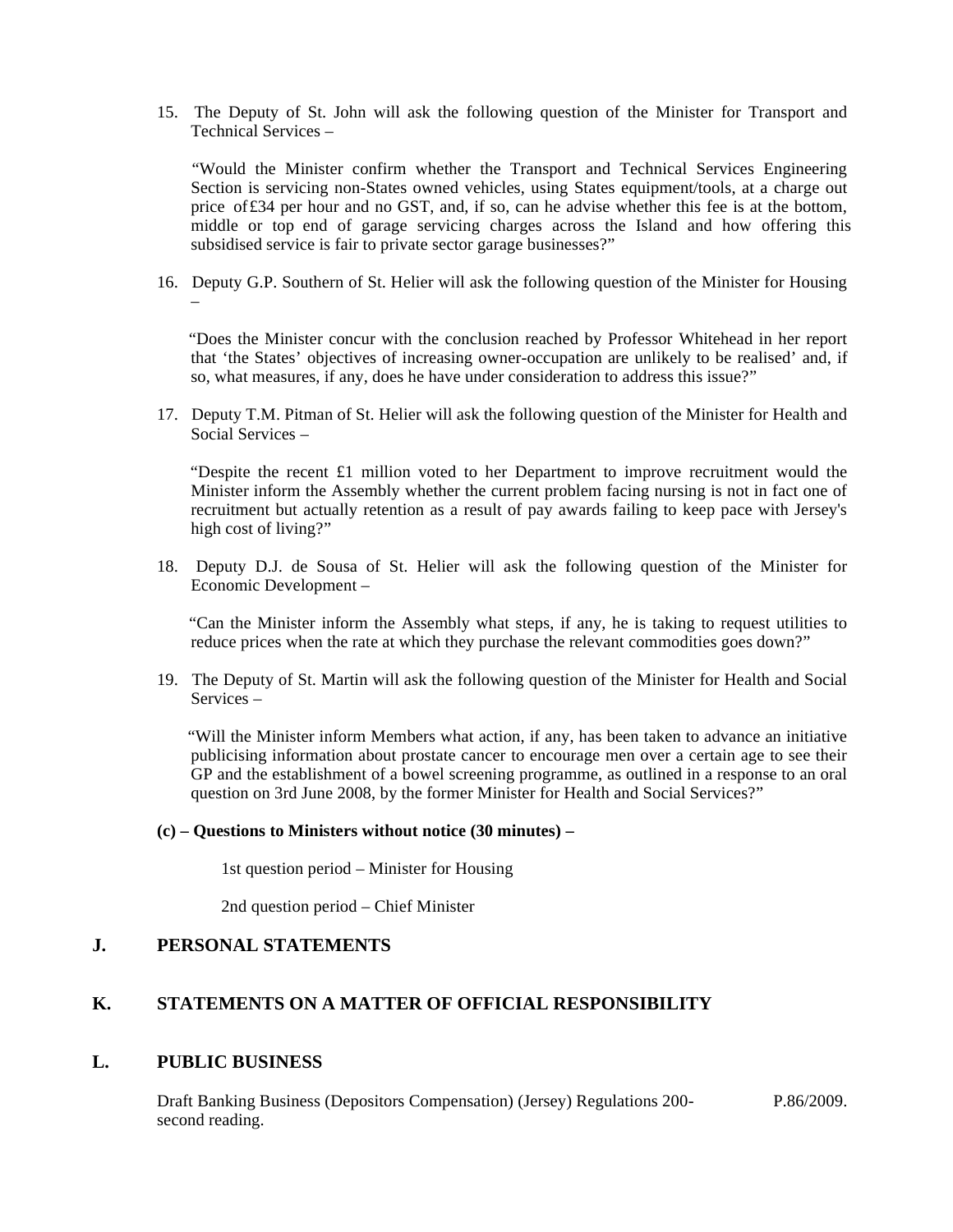Lodged: 2nd June 2009. *Minister for Economic Development. (principles approved 15th July 2009)*

| Draft Banking Business (Depositors Compensation) (Jersey) Regulations 200-<br>(P.86/2009): amendment.<br>Lodged: 6th October 2009.<br>Minister for Economic Development.                                                     | P.86/2009.<br>Amd.       |  |
|------------------------------------------------------------------------------------------------------------------------------------------------------------------------------------------------------------------------------|--------------------------|--|
| Draft Banking Business (Depositors Compensation) (Jersey) Regulations 200-<br>(P.86/2009): second amendment.<br>Lodged: 6th October 2009.<br>Economic Affairs Scrutiny Panel.                                                | P.86/2009.<br>Amd. $(2)$ |  |
| Draft Banking (Depositors Compensation) (Jersey) Regulations 200.<br>Lodged: 2nd June 2009.<br>Minister for Economic Development.                                                                                            | P.87/2009.               |  |
| Strategic Reserve Fund: use for Bank Depositors' Compensation Scheme.<br>Lodged: 2nd June 2009.<br>Minister for Treasury and Resources.                                                                                      | P.84/2009.               |  |
| Draft Public Finances (Depositors Compensation) (Jersey) Regulations 200-.<br>Lodged: 2nd June 2009.<br>Minister for Treasury and Resources.                                                                                 | P.85/2009.               |  |
| Draft Income Tax (Amendment No. 32) (Jersey) Law 200.<br>Lodged: 2nd June 2009.<br>Minister for Treasury and Resources.                                                                                                      | P.81/2009.               |  |
| Civil Partnerships.<br>Lodged: 4th September 2009.<br>Chief Minister.                                                                                                                                                        | P.136/2009.              |  |
| Annual Business Plan 2009: variation in respect of pay freeze – rescindment.<br>Lodged: 9th September 2009.<br>Deputy S. Pitman of St. Helier.                                                                               | P.143/2009.              |  |
| Annual Business Plan 2009: variation in respect of pay freeze - rescindment<br>$(P.143/2009)$ – amendment.<br>Lodged: 14th October 2009.<br>Deputy J.M. Maçon of St. Saviour.<br>(Cannot be debated until 21st October 2009) | P.143/2009.<br>Amd.      |  |
| Public Lotteries Board: appointment of member.<br>Lodged: 24th September 2009.<br>Minister for Economic Development.                                                                                                         | P.154/2009.              |  |
| Committee of Inquiry: Reg's Skips Ltd. – appointment of members.<br>Lodged: 2nd October 2009.<br>Chief Minister.                                                                                                             | P.163/2009.              |  |
| Jersey Financial Services Commission - appointment of Commissioners.<br>Lodged: 5th October 2009.<br>Minister for Economic Development.<br>(in camera debate)                                                                | P.164/2009.              |  |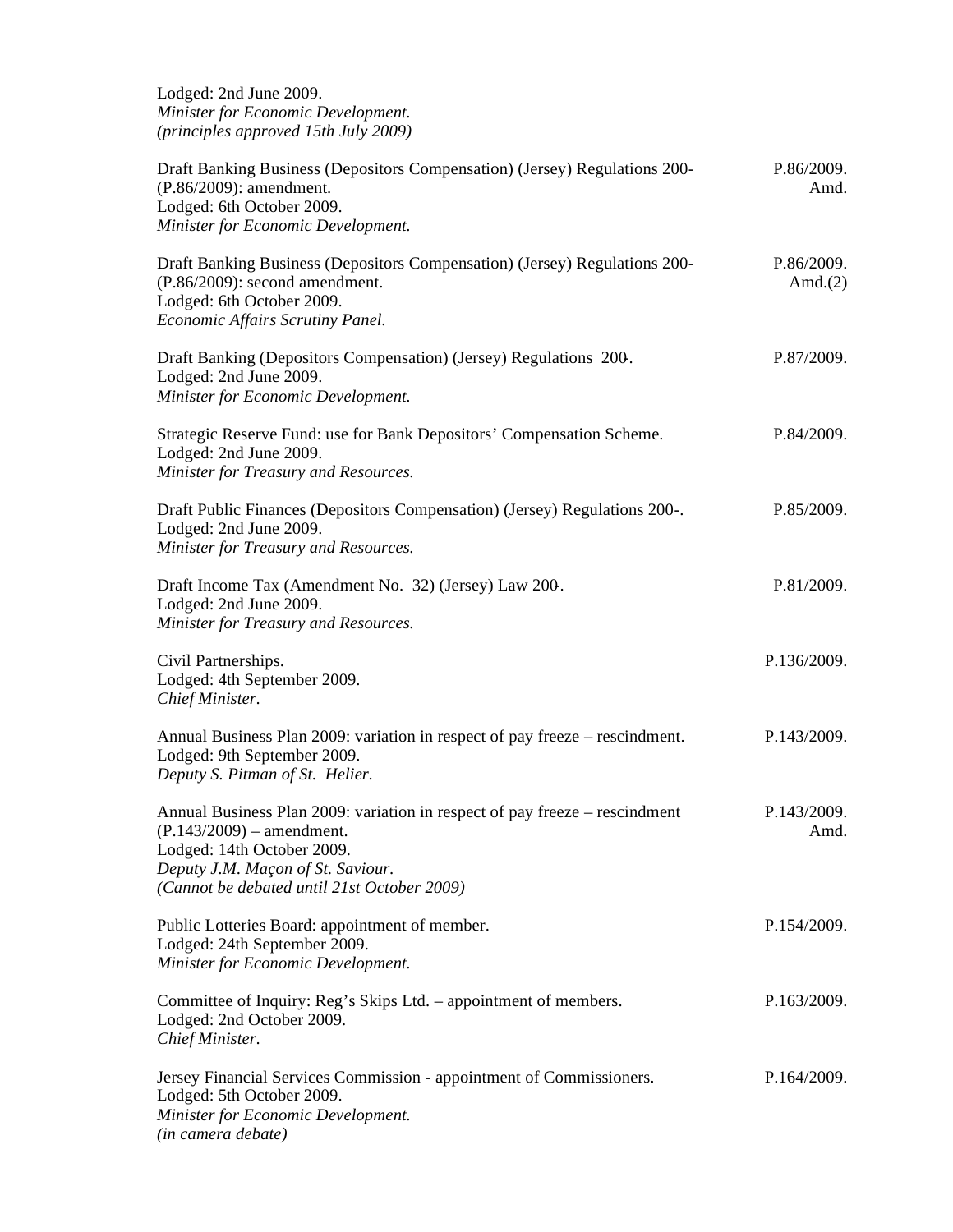## **M. ARRANGEMENT OF PUBLIC BUSINESS**

## **3rd November 2009**

| Property and Infrastructure Regeneration: the States of Jersey Development<br>Company Limited.<br>Lodged: 2nd June 2009.<br>Council of Ministers.                               | P.79/2009.                 |
|---------------------------------------------------------------------------------------------------------------------------------------------------------------------------------|----------------------------|
| Property and Infrastructure Regeneration: the States of Jersey Development<br>Company Limited (P.79/2009) – amendment.<br>Lodged: 8th June 2009.<br>Connétable of St. Helier.   | P.79/2009.<br>Amd.         |
| Pension Schemes: dealing with the past service liability.<br>Lodged: 1st July 2009.<br>Senator B.E. Shenton.                                                                    | P.110/2009.                |
| Draft Shops (Regulation of Opening and Deliveries) (Jersey) Law 200.<br>Lodged: 1st July 2009.<br>Minister for Economic Development.                                            | P.111/2009.                |
| Draft Shops (Regulation of Opening and Deliveries) (Jersey) Law 200-<br>(P.111/2009): amendment.<br>Lodged: 5th October 2009.<br>Deputy I.J. Gorst of St. Clement.              | P.111/2009.<br>Amd.        |
| Draft Shops (Regulation of Opening and Deliveries) (Jersey) Law 200-<br>$(P.111/2009)$ : second amendment.<br>Lodged: 16th October 2009.<br>Deputy I.J. Gorst of St. Clement.   | P.111/2009.<br>Amd. $(2)$  |
| Draft Shops (Regulation of Opening and Deliveries) (Jersey) Law 200-<br>$(P.111/2009)$ : third amendment.<br>Lodged: 16th October 2009.<br>Deputy A.K.F. Green of St. Helier.   | P.111/2009.<br>Amd. $(3)$  |
| Committee of Inquiry into the management of the Health and Social Services<br>Department.<br>Lodged: 9th September 2009.<br>Health, Social Security and Housing Scrutiny Panel. | P.145/2009.<br>(re-issued) |
| Referendum: position of the Connétables in the States.<br>Lodged: 10th September 2009.<br>Deputy M. Tadier of St. Brelade.                                                      | P.146/2009.                |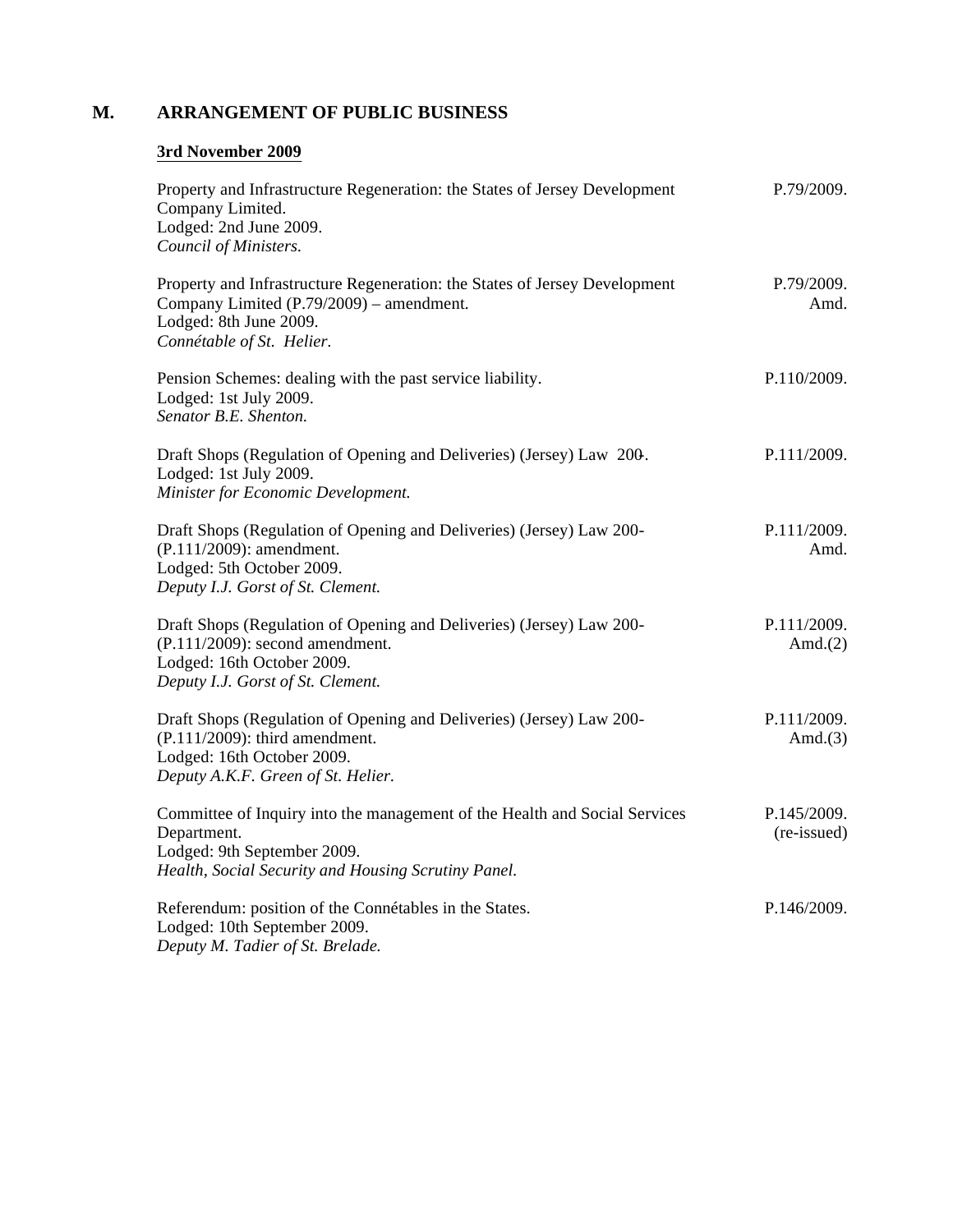| Referendum: position of the Connétables in the States $(P.146/2009)$ –<br>amendment.<br>Lodged: 23rd September 2009.<br>Deputy of St. Martin.                                                                | P.146/2009.<br>Amd.        |  |
|--------------------------------------------------------------------------------------------------------------------------------------------------------------------------------------------------------------|----------------------------|--|
| Draft Data Protection (Amendment No. 2) (Jersey) Law 200.<br>Lodged: 16th September 2009.<br>Minister for Treasury and Resources.                                                                            | P.147/2009.                |  |
| Young Offenders: naming by the media.<br>Lodged: 17th September 2009.<br>Deputy T.M. Pitman of St. Helier.                                                                                                   | P.148/2009.                |  |
| Young Offenders: naming by the media $(P.148/2009)$ – amendment.<br>Lodged: 14th October 2009.<br>Senator B.E. Shenton.                                                                                      | P.148/2009.<br>Amd.        |  |
| Draft Currency Notes (Variation of Maximum Amount of Issue) (Jersey)<br>Regulations 200-.<br>Lodged: 22nd September 2009.<br>Minister for Treasury and Resources.                                            | P.152/2009                 |  |
| Carbon Intensity of Imported Electricity: review.<br>Lodged: 30th September 2009.<br>Deputy P.V.F. Le Claire of St. Helier.                                                                                  | P.156/2009.                |  |
| Natural Gas Pipeline: strategic study.<br>Lodged: 30th September 2009.<br>Deputy P.V.F. Le Claire of St. Helier.                                                                                             | P.157/2009.                |  |
| Planning and Building Bye-laws: provision of disabled toilets/changing rooms.<br>Lodged: 6th October 2009.<br>Deputy A.K.F. Green of St. Helier.                                                             | P.168/2009.<br>(re-issued) |  |
| Manual Workers' Joint Council: membership.<br>Presented: 12th October 2009.<br>Chief Minister.                                                                                                               | P.172/2009.                |  |
| Public Holidays and Bank Holidays: designation of 26th December 2009.<br>Lodged: 15th October 2009.<br>Deputy S. Pitman of St. Helier.                                                                       | P.173/2009.                |  |
| 17th November 2009                                                                                                                                                                                           |                            |  |
| Committee of Inquiry: confidential files held by States of Jersey Police on<br>States Members and others.<br>Lodged: 23rd June 2009.<br>Deputy M.R. Higgins of St. Helier.                                   | P.104/2009.                |  |
| Committee of Inquiry: confidential files held by States of Jersey Police on<br>States Members and others $(P.104/2009)$ – comments.<br>Presented: 16th October 2009.<br>Minister for Treasury and Resources. | P.104/2009.<br>Com.        |  |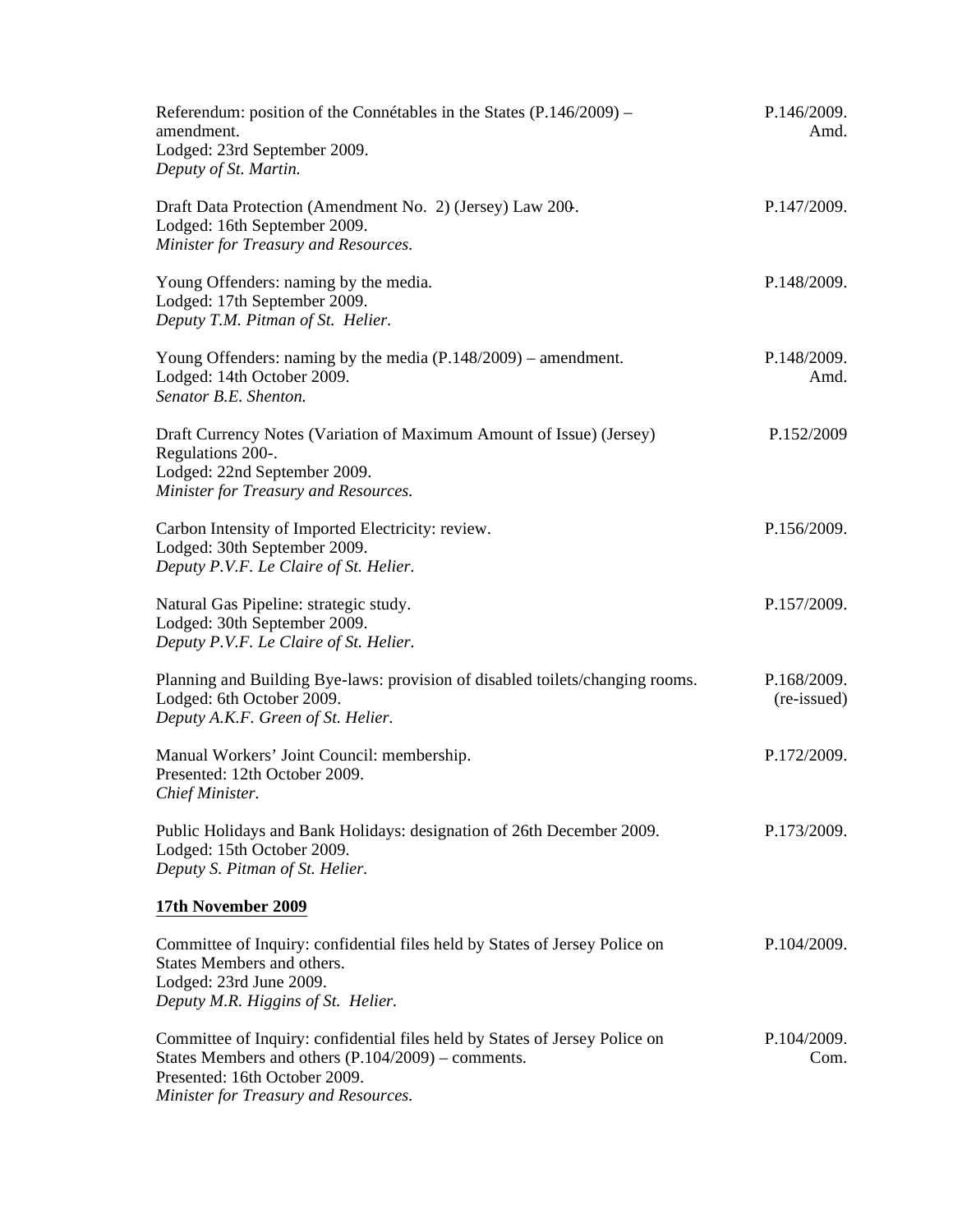| Draft Companies (Amendment No. 4) (Jersey) Regulations 200.<br>Lodged: 4th September 2009.<br>Minister for Economic Development.                                                                       | P.137/2009.                |
|--------------------------------------------------------------------------------------------------------------------------------------------------------------------------------------------------------|----------------------------|
| Draft Gambling Commission (Jersey) Law 200-.<br>Lodged: 8th September 2009.<br>Minister for Economic Development.                                                                                      | P.139/2009.                |
| Draft Gambling Commission (Jersey) Law 200- (P.139/2009): amendment.<br>Lodged: 6th October 2009.<br>Deputy of St. Martin.                                                                             | P.139/2009.<br>Amd.        |
| Draft Gambling (Gaming and Lotteries) (Amendment No. 15) (Jersey)<br>Regulations 200-.<br>Lodged: 8th September 2009.<br>Minister for Economic Development.                                            | P.140/2009.                |
| Draft Gambling (Gaming and Lotteries) (Amendment No. 15) (Jersey)<br>Regulations 200- (P.140/2009): amendment.<br>Lodged: 6th October 2009.<br>Deputy of St. Martin.                                   | P.140/2009.<br>Amd.        |
| Draft Gambling (2010 Fees) (Jersey) Regulations 200-.<br>Lodged: 8th September 2009.<br>Minister for Economic Development.                                                                             | P.141/2009.                |
| Draft Gambling (2010 Fees) (Jersey) Regulations 200- (P.141/2009):<br>amendment.<br>Lodged: 6th October 2009.<br>Deputy of St. Martin.                                                                 | P.141/2009.<br>Amd.        |
| Social Security Fund: research into alternative funding mechanisms.<br>Lodged; 23rd September 2009.<br>Deputy G.P. Southern of St. Helier.                                                             | P.153/2009.<br>(re-issued) |
| Channel Islands Lottery: allocation of profits for 2009–2010.<br>Lodged: 24th September 2009.<br>Minister for Economic Development.                                                                    | P.155/2009.                |
| Ratification of the Agreement for the Exchange of Information with Respect to<br>Taxes between the States of Jersey and the Government of Australia.<br>Lodged: 1st October 2009.<br>Chief Minister.   | P.160/2009.                |
| Ratification of the Agreement for the Exchange of Information with Respect to<br>Taxes between the States of Jersey and the Government of New Zealand.<br>Lodged: 1st October 2009.<br>Chief Minister. | P.161/2009.                |
| Draft Taxation (Exchange of Information with Third Countries) (Amendment<br>No. 4) (Jersey) Regulations 200-.<br>Lodged: 1st October 2009.<br>Chief Minister.                                          | P.162/2009.                |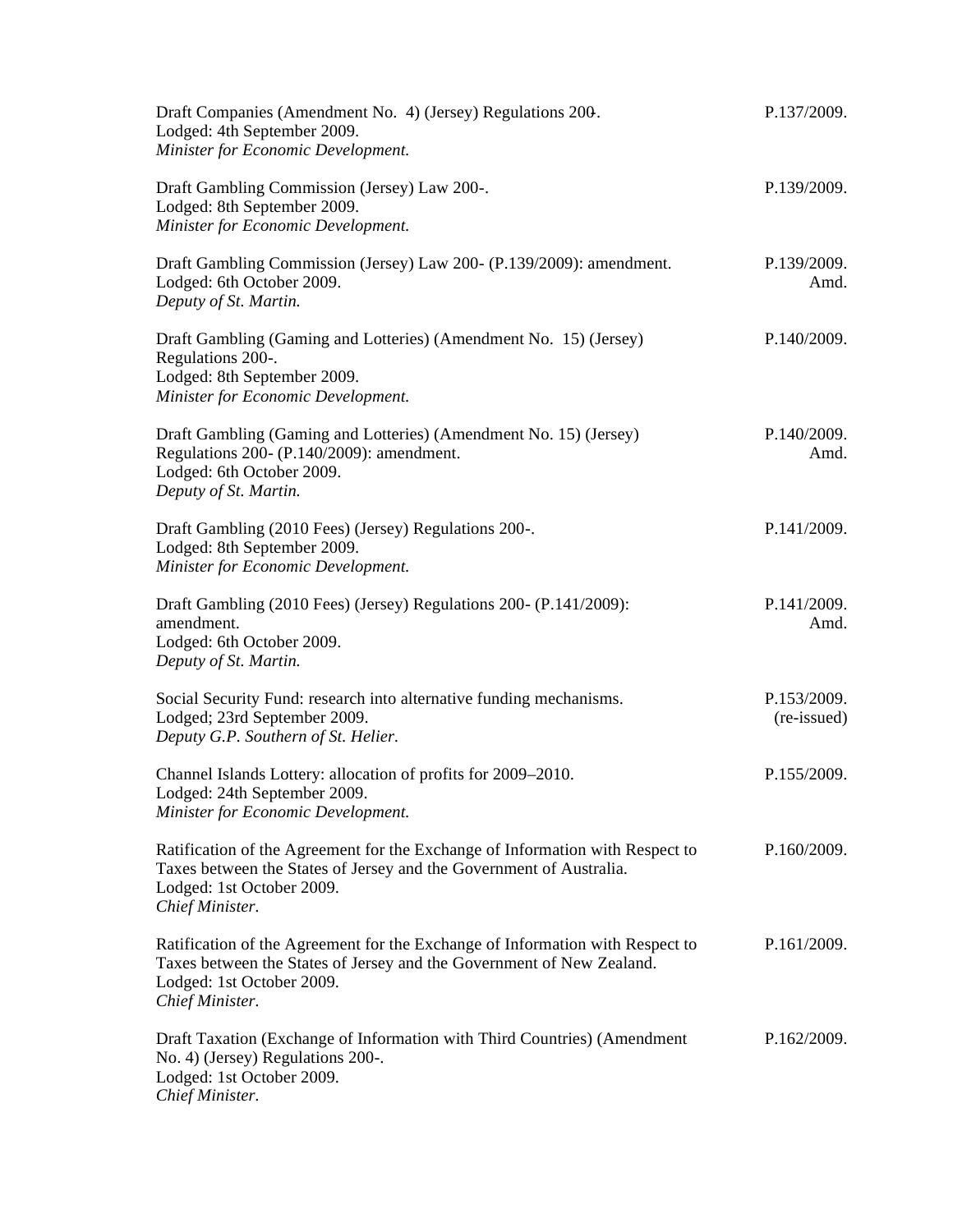| Draft Digital Switchover (Disclosure of Information) (Jersey) Law 200-.<br>Lodged: 5th October 2009.<br>Minister for Economic Development.                               | P.165/2009. |
|--------------------------------------------------------------------------------------------------------------------------------------------------------------------------|-------------|
| Draft Proceeds of Crime (Amendment of Schedule 2) (No. 2) (Jersey)<br>Regulations 200-.<br>Lodged: 6th October 2009.<br>Minister for Economic Development.               | P.166/2009. |
| Draft Proceeds of Crime (Supervisory Bodies) (Amendment of Law) (No. 2)<br>(Jersey) Regulations 200-.<br>Lodged: 6th October 2009.<br>Minister for Economic Development. | P.167/2009. |
| Draft Foundations (Winding up) (Jersey) Regulations 200-.<br>Lodged: 6th October 2009.<br>Minister for Economic Development.                                             | P.169/2009. |
| Draft Foundations (Mergers) (Jersey) Regulations 200-.<br>Lodged: 6th October 2009.<br>Minister for Economic Development.                                                | P.170/2009. |
| Provision of States Members' lunches at certain meetings and car parking.<br>Lodged: 7th October 2009.<br>Senator S.C. Ferguson.                                         | P.171/2009. |
| Employment of States of Jersey Employees Law - proposed changes.<br>Lodged: 16th October 2009.<br>Deputy of St. Martin.                                                  | P.175/2009. |
| <b>1st December 2009</b>                                                                                                                                                 |             |
| Plémont Holiday Village: acquisition by the Public.<br>Lodged: 9th September 2009.<br>Connétable of St. Ouen.                                                            | P.144/2009. |
| H1N1 Influenza Pandemic Funding: expenditure approval.<br>Lodged: 15th October 2009.<br>Minister for Treasury and Resources.                                             | P.174/2009. |
| 8th December 2009                                                                                                                                                        |             |
| Draft Taxation (Land Transactions) (Jersey) Law 2009 (Appointed Day) Act<br>$200-.$<br>0000                                                                              | P.158/2009. |

Lodged: 30th September 2009. *Minister for Treasury and Resources.*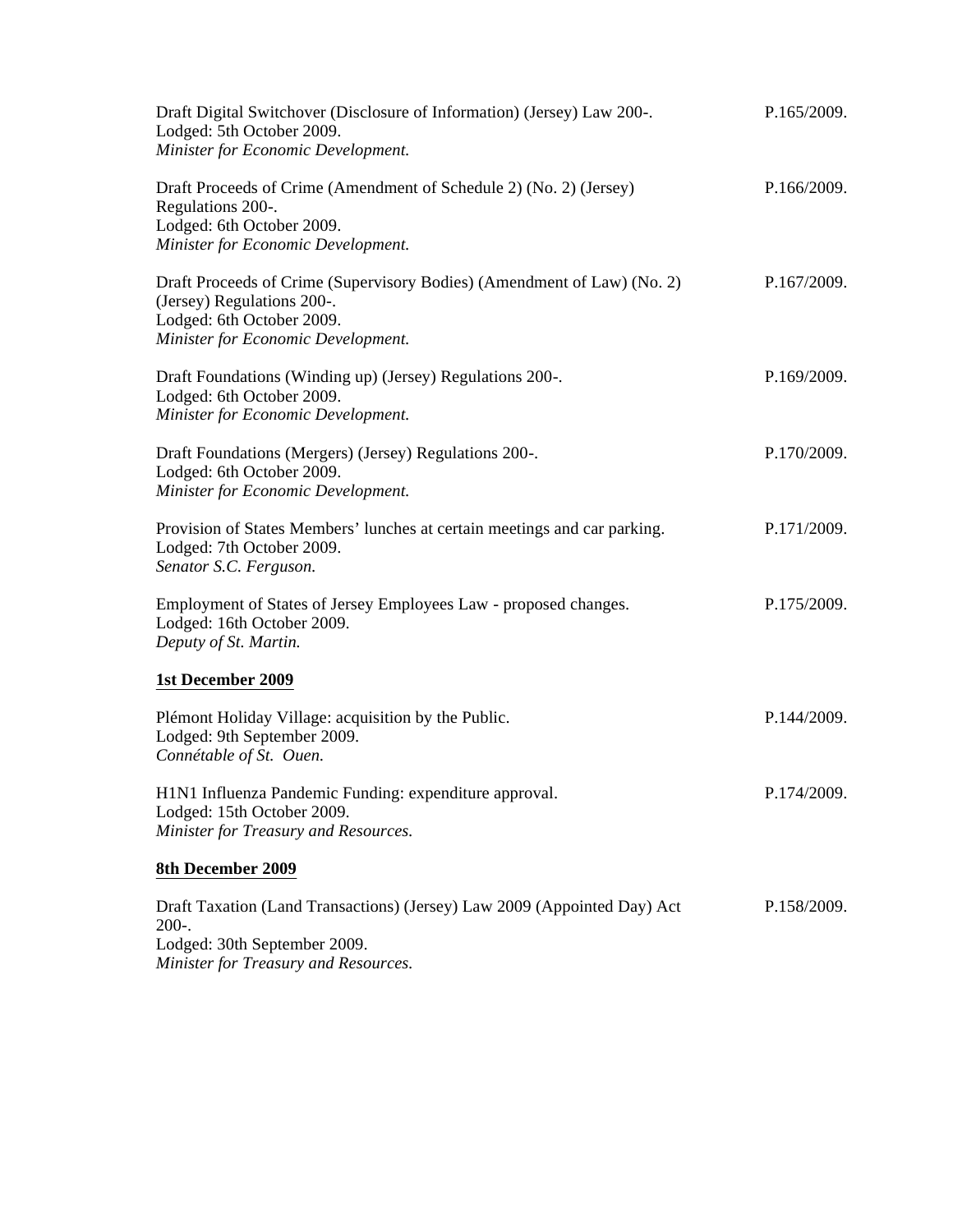Draft Taxation (Land Transactions) (Amendment of Law) (Jersey) Regulations 200-. Lodged: 30th September 2009. *Minister for Treasury and Resources.*

### **M.N. DE LA HAYE Greffier of the States**

15th October 2009

**Note –**

**In accordance with the meeting dates fixed for 2009 by the Privileges and Procedures Committee, this meeting will continue, if necessary, on Wednesday 21st and Thursday 22nd October 2009.**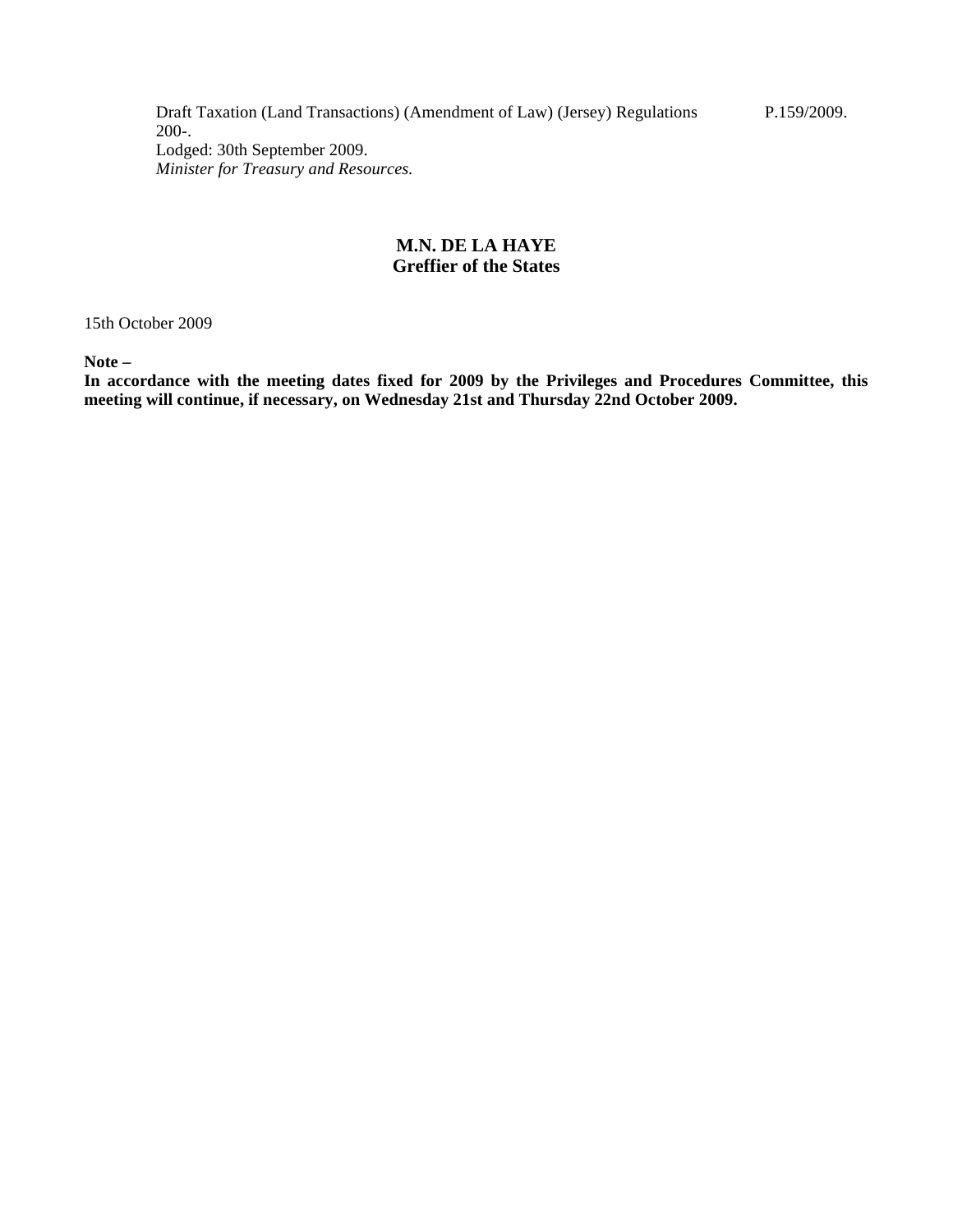## **Explanatory Note regarding subordinate legislation tabled at this meeting.**

(See Item B)

### **R&O.100/2009.**

This Order substitutes the list of equipment that must not be supplied, or in respect of which technical or financial assistance must not be given, to Uzbekistan.

The Order was made on 2nd October 2009 and came into force 9th October 2009.

### **R&O.101/2009.**

This Order –

- (a) replaces the list of persons in or connected with North Korea whose funds and economic resources must be frozen; and
- (b) adds to the list of goods and materials which must not be supplied, and in respect of which technical assistance must not be given, to North Korea.

The Order was made on 2nd October 2009 and came into force 9th October 2009.

#### **R&O.105/2009.**

This Order specifies 6th June 2009 in the Taxation (Exchange of Information with Third Countries) (Jersey) Regulations 2008 as the date of the coming into force of the tax information exchange agreement between Greenland and Jersey and 7th October 2009 as the date of the coming into force of the tax information exchange agreement between Norway and Jersey.

The Order was made on 7th October 2009 and came into force forthwith.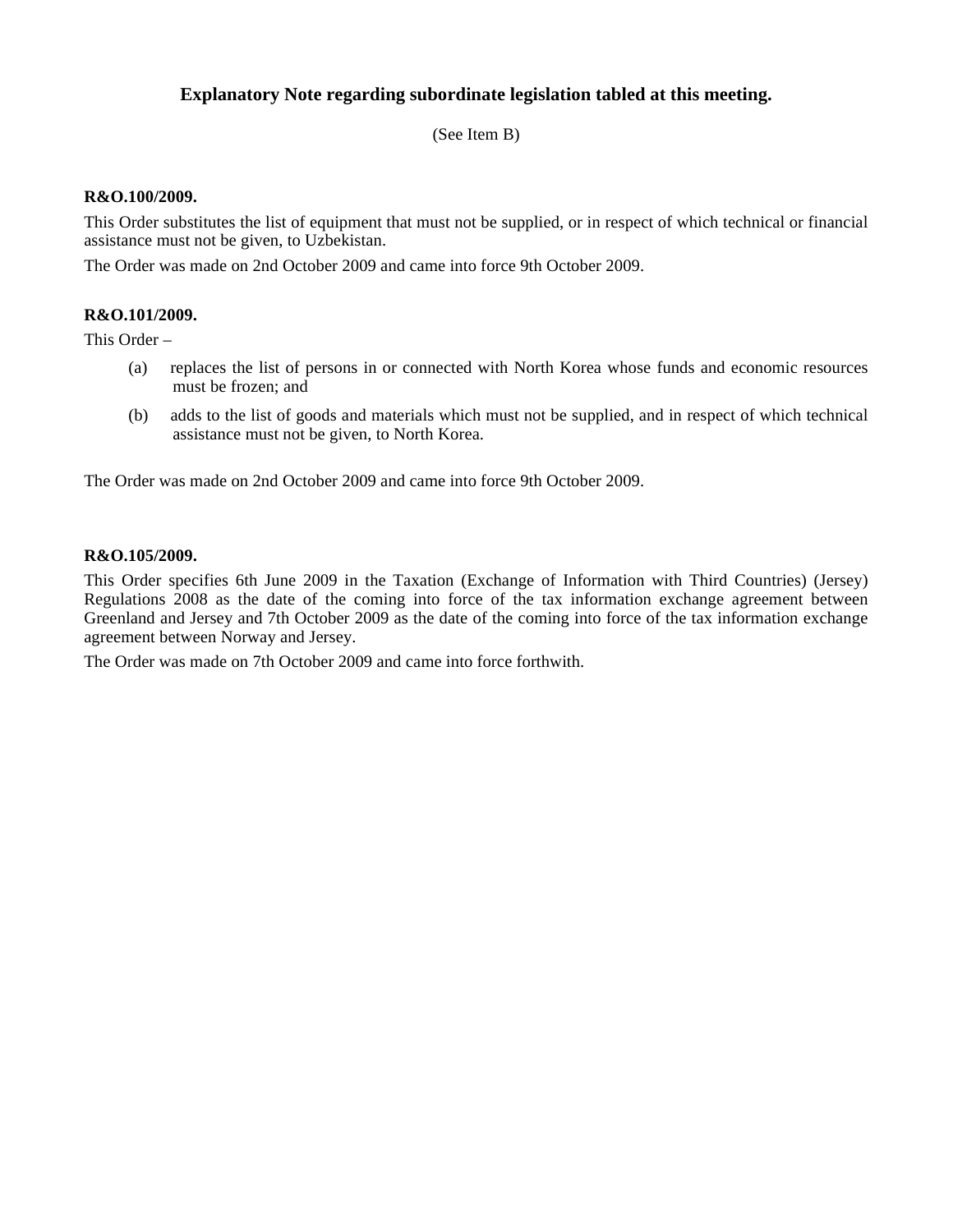### **WRITTEN QUESTIONS**

#### (See Item I(a))

1. The Chief Minister will table an answer to the following question asked by Deputy T.A. Vallois of St. Saviour –

 "Would the Chief Minister provide figures in relation to the average pay in the Island for those in the following wage bands –

- Average pay for those earning £0 £80,000
- Average pay for those earning £80,000.01 and above?"
- 2. The Minister for Treasury and Resources will table an answer to the following question asked by Deputy T.A. Vallois of St. Saviour –

"Will the Minister provide a detailed breakdown of the total tax take in Jersey, showing the amounts paid by the various sectors of taxpayers, including businesses and those paying under '20 means 20'?"

3. The Minister for Social Security will table an answer to the following question asked by Deputy T.A. Vallois of St. Saviour –

"Would the Minister advise the Assembly of the total amount paid in Income Support for the last 12 months, and indicate how much has been paid in relation to additional benefits such as cold weather payments and GST offset?"

4. The Minister for Social Security will table an answer to the following question asked by Deputy T.A. Vallois of St. Saviour –

"Could the Minister provide a detailed breakdown of the funds allocated to each area of Health and Social Services for the year 2009 and advise the current position of each of these areas in respect of  $-$ 

- (a) the amount the area is under-funded.
- (b) the amount of Manpower actually required to undertake jobs in the departments (meaning the amount of people needed to provide a standard level of service which does not impinge on employees' lives and well-being).
- (c) the amount of Manpower currently available in departments?
- 5. The Chief Minister will table an answer to the following question asked by the Deputy of St. John –

"Given that the Magistrate Designate has been excluded from Court duties for a considerable time, could members be told of the costs involved in this exclusion and advised when, or if, the matter will be resolved to enable him to fulfil his role?"

6. The Minister for Home Affairs will table an answer to the following question asked by the Deputy of St. John –

"During the recent drugs case in the Royal Court how many of the police officers were from outside forces involved in the protection of witnesses and other duties in the Island and who paid them to be here, where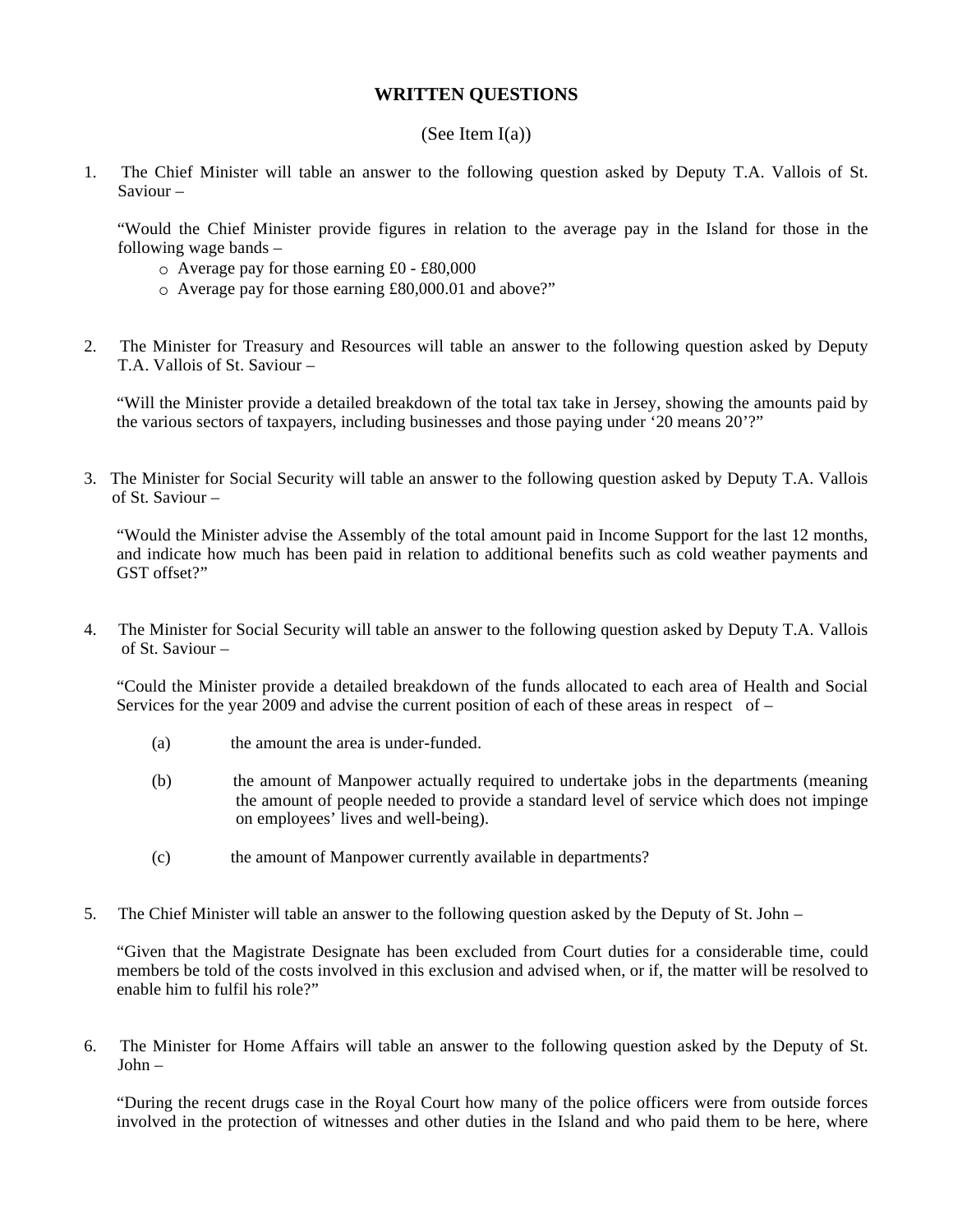were they housed and at what cost to date?"

7. The Minister for Home Affairs will table an answer to the following question asked by the Deputy of St. John –

"Why was it considered necessary to deploy UK police officers in the vicinity of the States Chamber and States members' area within the States building, rather than local police officers?"

8. The Minister for Home Affairs will table an answer to the following question asked by Deputy J.M. Maçon of St. Saviour –

"Can the Minister inform the Assembly of the number of police officers who have left the States of Jersey Police before reaching retirement age over the last five years and would he submit a gender and age breakdown?"

9. The Minister for Treasury and Resources will table an answer to the following question asked by Senator J.L. Perchard –

"Will the Minister provide details of all the agreed allocations made to date from the Economic Stimulus Package?"

10. The Chief Minister will table an answer to the following question asked by Deputy J.A. Martin of St. Helier –

"Would the Chief Minister provide a detailed breakdown of the impact of a 2% pay award across the various public sector grades?"

11. The Chief Minister will table an answer to the following question asked by Senator J.L. Perchard –

"When does the Chief Minister expect that he will be in a position to formally request the U.K. to extend their ratification of the United Nations Convention on the Rights of the Child to Jersey?"

12. The Minister for Home Affairs will table an answer to the following question asked by the Deputy of St. John –

"How much has it cost to date for the UK's Central Office for Information (COI) to provide press liaison services to the media in respect of the recent drugs case in the Royal Court?

Will the Minister provide full details of all sums paid to the COI for the provision of such services from 1st January 2008 to date, including the costs apportioned for the historic child abuse trials?

Will the Minister explain why press liaison services are being provided by a UK agency for the current trail when the States of Jersey Police employs a full time press liaison officer? Can the Minister advise whether the States police press officer is precluded from or unable to provide the service to the media in the current trial?

Will the Minister provide a full breakdown of all press liaison costs for the current trial when it is concluded?"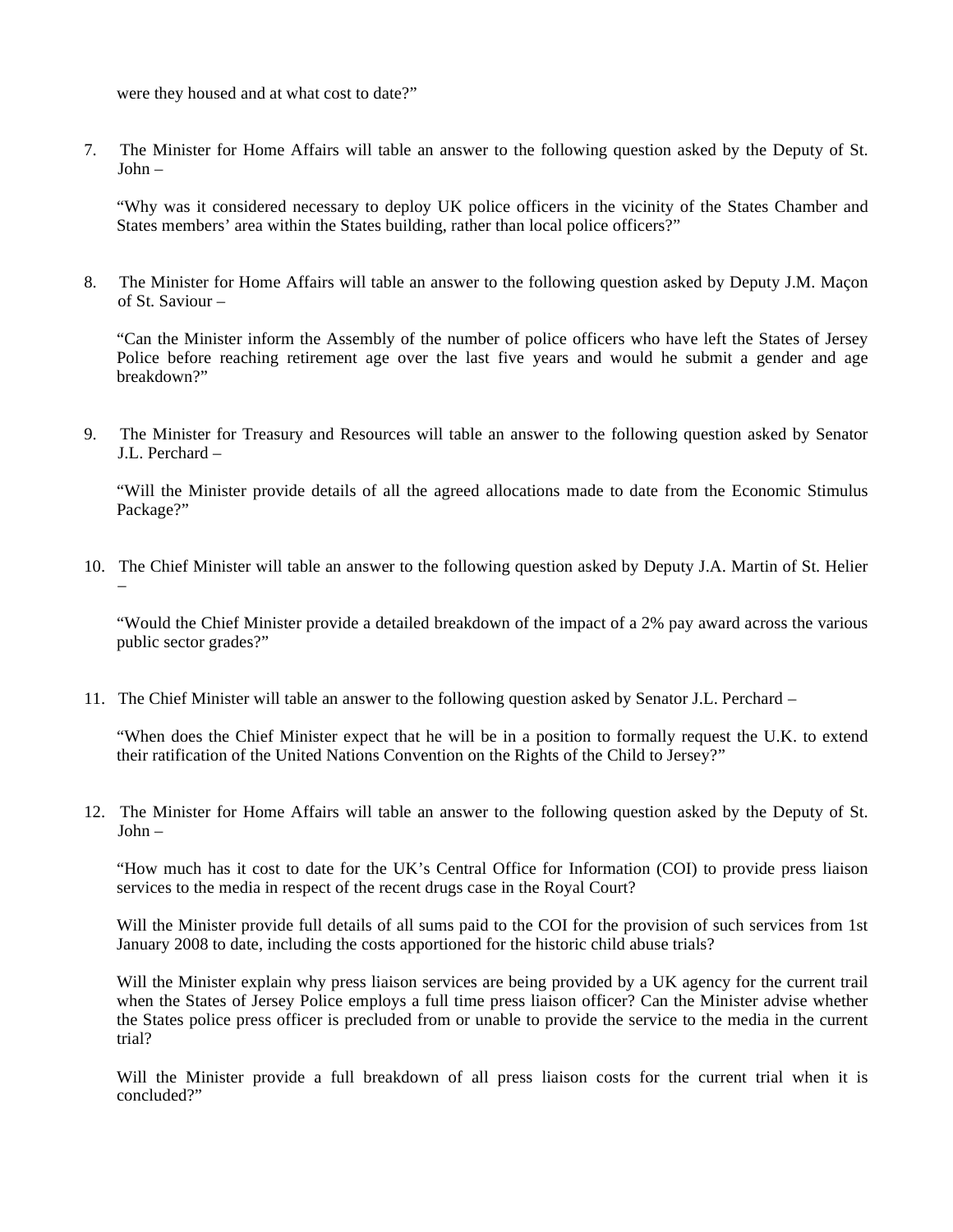13. H.M. Attorney General will table an answer to the following question asked by Senator B.E. Shenton –

"Can the Attorney General give an estimate of the total prosecution costs in respect of the recent conviction of Curtis Warren and associates?

Can the Attorney General advise whether the defendants paid for their own defence costs or whether these costs were covered under the legal aid system?

Given that the legal aid system is normally financed by local law firms, can the Attorney General advise whether the taxpayer contributed to the defence costs in this case, and if so, give an estimate of the sums spent, and also advise under what criteria legal aid was authorised given the indicated substantial wealth of one of the defendants?"

14. The Minister for Home Affairs will table an answer to the following question asked by Senator B.E. Shenton –

"Can the Minister give an estimate for the total cost to his Department in respect of the surveillance, arrest, and conviction of Curtis Warren and associates?"

15. The Chief Minister will table an answer to the following question asked by Senator B.E. Shenton –

"Given that P.40/1997 was passed on the condition that the Waterfront car park and associated revenue would be passed back to the States on completion, can the Chief Minister explain under what authority the Waterfront Enterprise Board retained ownership, under what authority the persons that took this decision acted, and what the total gross revenue of the car park has been to date?"

16. The Minister for Transport and Technical Services will table an answer to the following question asked by the Deputy of St. John –

"Given the number of foreign registered vehicles on our roads, what measures, if any, would the Minister consider implementing to strengthen the Motor Vehicle International Circulation (Jersey) Law 1953 to ensure that all persons working in Jersey and businesses operating in the Island have Jersey registered vehicles?"

17. The Minister for Economic Development will table an answer to the following question asked by Deputy T.M. Pitman of St. Helier –

"Following a meeting I organised between residents, Harbours, the Police and his Assistant Minister, could the Minister advise what progress, if any, has been made with regard to installing a manned, electronic barrier/gate at Albert Quay to prevent unauthorised cars and motorbikes causing a nuisance to residents late at night and will he give an indication of when this will finally be in place?"

18. The Chief Minister will table an answer to the following question asked by Deputy T.M. Pitman of St. Helier –

"Will the Chief Minister clarify how many Ministers and Assistant Ministers are currently claiming both their expense allowance and having their Blackberry bills paid; further still, what the total amount of these bills are for the year from December 2008 to October 2009?"

19. The Minister for Transport and Technical Services will table an answer to the following question asked by Deputy T.M. Pitman of St. Helier –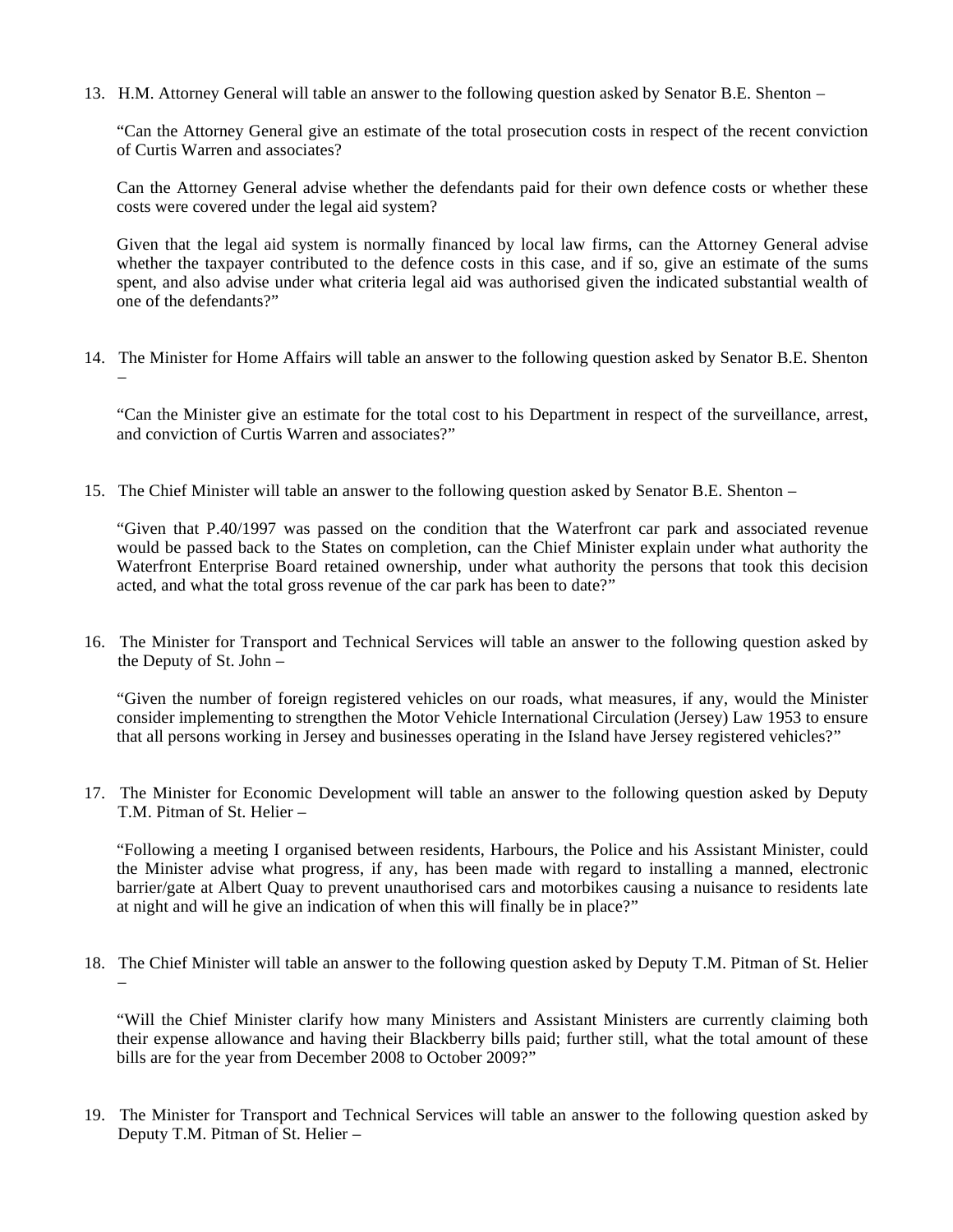"Given that since election I have only managed to find a spot within the allocated areas for States Members at Pier Road on three occasions; yet know that over that period most floors above the seventh have not once been full to even half capacity, would the Minister provide statistics illustrating up to what extent capacity at Pier Road is regularly taken.

What consideration, if any, would the Minister give to moving all Members' parking to Pier Road or Green Street?"

20. The Minister for Education, Sport and Culture will table an answer to the following question asked by Deputy T.M. Pitman of St. Helier –

"Would the Minister advise –

- (a) how many students applied for a place on the Summer student internship scheme;
- (b) how many of these were successful;

(c) how many successful applicants were from Hautlieu, Jersey College for Girls, Victoria College, De La Salle, Beaulieu, Highlands, Le Rocquier, Haute Vallée, Les Quennevais and Grainville;

(d) whether selection is purely down to the employers or is this impacted to any degree by who sends out the students' CVs?"

21. The Minister for Social Security will table an answer to the following question asked by Deputy G.P. Southern of St. Helier –

"Will the Minister inform members what data he has on the number of redundancies that have been declared by employers in the private sector –

- (a) in 2008
- (b) in 2009 to date

and state how such data is gathered?

Will he further advise what these figures, taken in conjunction with the overall employment figures, indicate about the depth and duration of the recession?"

22. The Minister for Social Security will table an answer to the following question asked by Deputy G.P. Southern of St. Helier –

"Will the Minister give members further information on the impact of the withdrawal of transition payments on Income Support levels on families, especially on the accommodation component (the replacement for rent rebate/abatement) following the refusal of the Minister for Housing to do so when asked on 30th June this year?"

23. The Minister for Treasury and Resources will table an answer to the following question asked by Deputy G.P. Southern of St. Helier –

"Will the Minister consider wider representation and involvement of members on the Steering Group for the Fiscal Strategy Review announced on 9th October 2009?"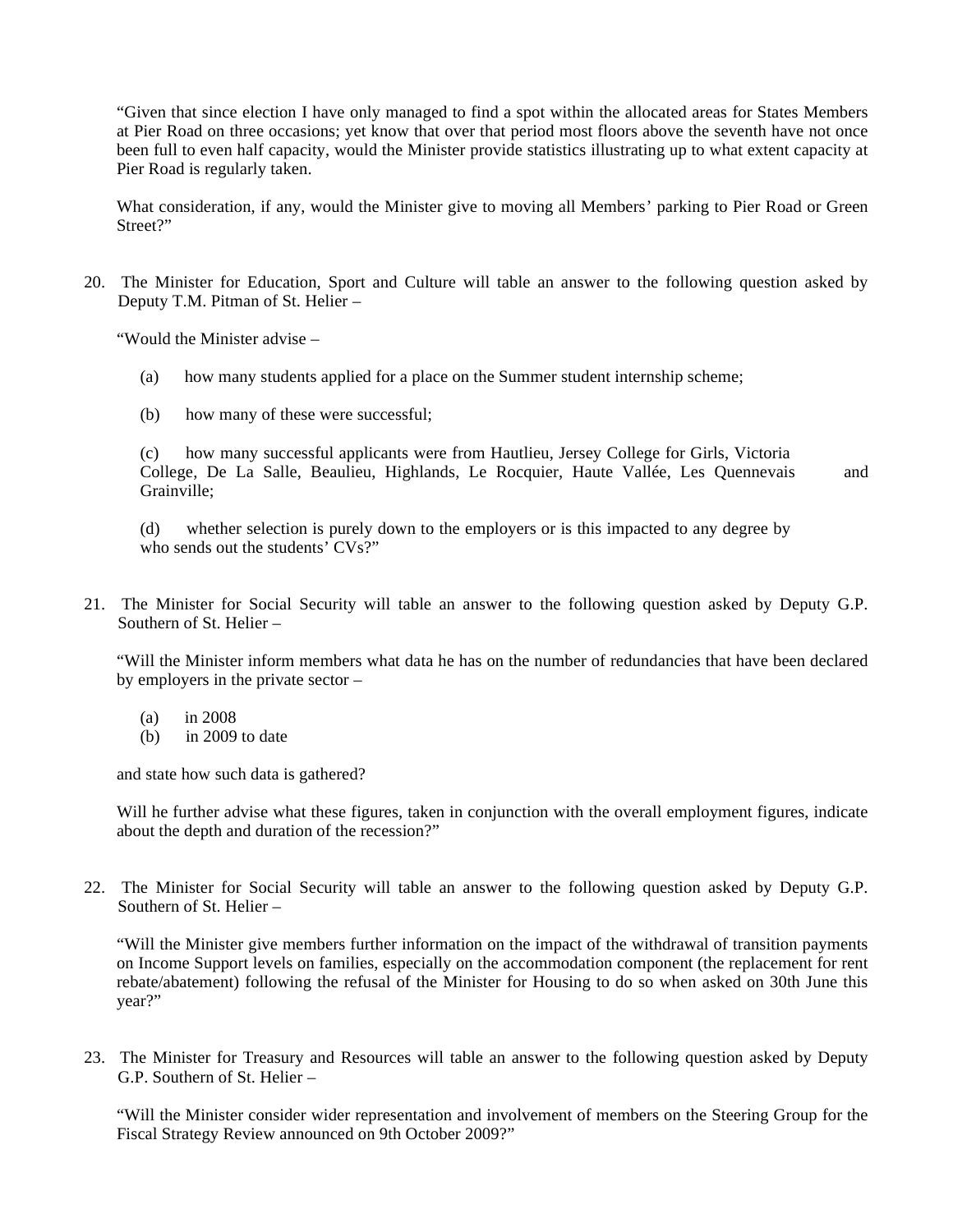24. The Minister for Health and Social Services will table an answer to the following question asked by Deputy G.P. Southern of St. Helier –

"Given that in her response to my written question of 6th October 2009, the Minister stated that "she had no evidence of professionals working in excess of 100 hours per week due to staff shortages", will the Minister inform members what data she has of working hours amongst Health and Social professionals and, if none, will she undertake to conduct an investigation of actual working hours by her staff and report the findings to members within 6 weeks?

Will the Minister state why the EU working time directive (EUWTD) is not currently under consideration by the Sustainable Hospital Project for those other than trainee doctors and state whether she will now place reconsideration of the EUWTD on her agenda?"

25. The Minister for Education, Sport and Culture will table an answer to the following question asked by Deputy G.P. Southern of St. Helier –

"Will the Minister give members data on the numbers and funding of apprenticeships over the past 5 years in the private and public sectors, as he undertook to do on 13th July 2009?"

26. The Minister for Economic Development will table an answer to the following question asked by the Deputy of St. Mary –

"Following from the Minister's written answer on 6th October 2009, can he inform members of the criteria which were built into the Regulation of Undertakings Law at its inception on 1st January 1974?"

27. The Minister for Treasury and Resources will table an answer to the following question asked by the Deputy of St. Mary –

"Could the Minister advise what studies, if any, have been done to investigate the exact progressiveness in the tax and benefit system and where these studies may be found?"

28. The Minister for Transport and Technical Services will table an answer to the following question asked by Deputy R.G. Le Hérissier of St. Saviour –

"What are the call out rates for Transport and Technical Services staff to attend incidents such as roadside spills and how are these rates calculated?"

29. The Minister for Education, Sport and Culture will table an answer to the following question asked by Deputy R.G. Le Herissier of St. Saviour –

"What was the actual number per school (also expressed as a percentage of the year entry) of students entering the 11-14 secondary schools this last September who were not adjudged competent in literacy and numeracy skills?"

30. The Minister for Health and Social Services will table an answer to the following question asked by Deputy S. Pitman of St. Helier –

"Would the Minister inform States Members what qualifications and experience her Assistant Ministers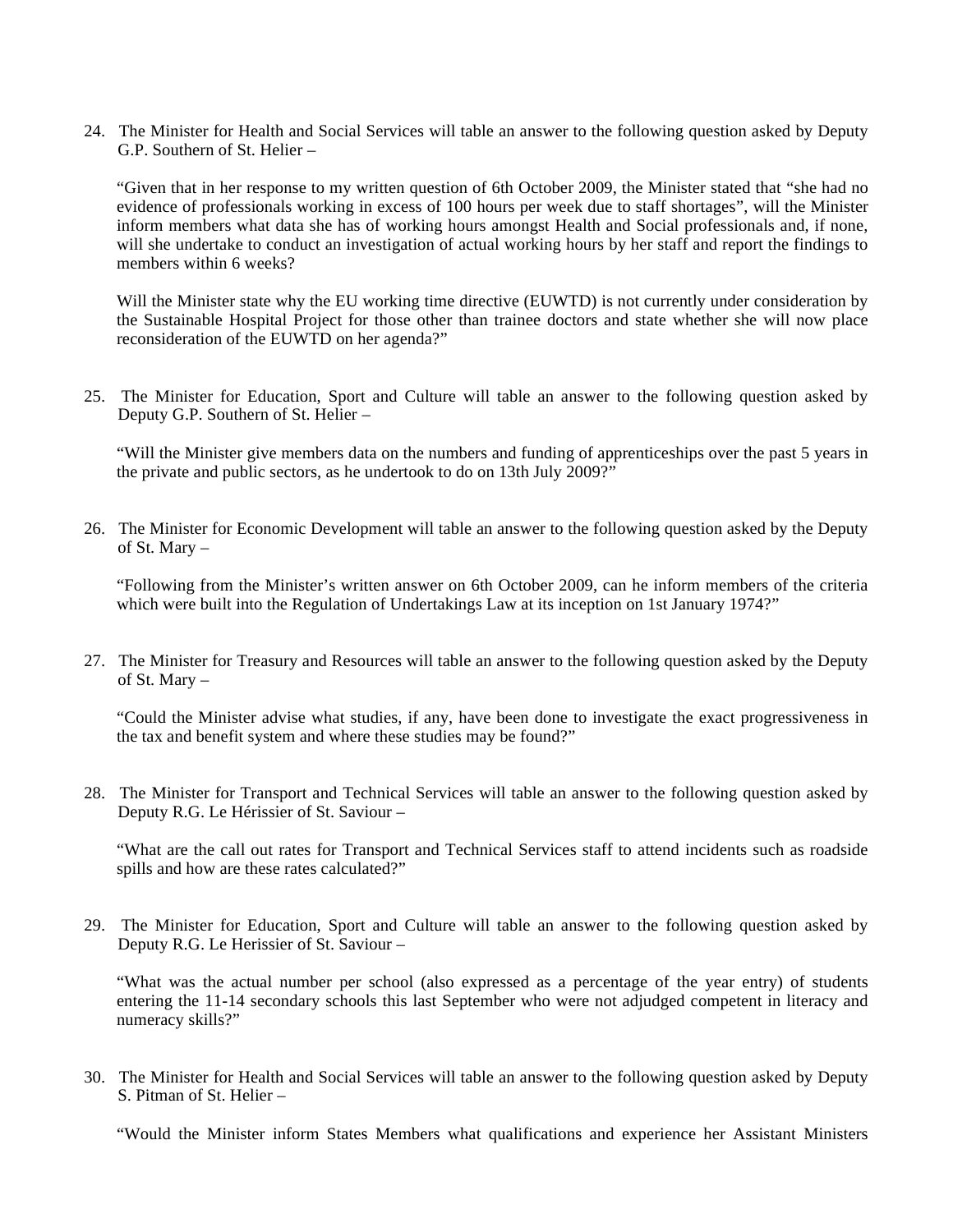possess, which led to her decision to choose them for this role?"

31. The Minister for Economic Development will table an answer to the following question asked by Deputy S. Pitman of St. Helier –

"Would the Minister inform States Members what qualifications and experience his Assistant Ministers possess, which led to his decision to choose them for this role?"

32. The Minister for Social Security will table an answer to the following question asked by Deputy S. Pitman of St. Helier –

"Would the Minister inform States Members what qualifications and experience his Assistant Ministers possesses, which led to his decision to choose her for this role?"

33. The Minister for Education, Sport and Culture will table an answer to the following question asked by Deputy S. Pitman of St. Helier –

"Would the Minister inform States Members what qualifications and experience his Assistant Ministers possess, which led to his decision to choose them for this role?"

34. The Chief Minister will table an answer to the following question asked by the Connétable of St. Lawrence –

"Would the Chief Minister advise the Assembly of the total number of lost man hours, by Department, as the result of all sickness absence (to include self certification, if and where applicable, of less than three days) for the years 2004 to 2008 inclusive.

In each case, please identify:

- the number of man hours lost per employee group;
- the total (actual) financial cost per Department to cover all payments for every sickness absence (including any self certification of less than three days);
- the total (actual) financial cost per Department of overtime paid or temporary staff employed to cover those employees with continuous sickness absence of more than 12 weeks?"